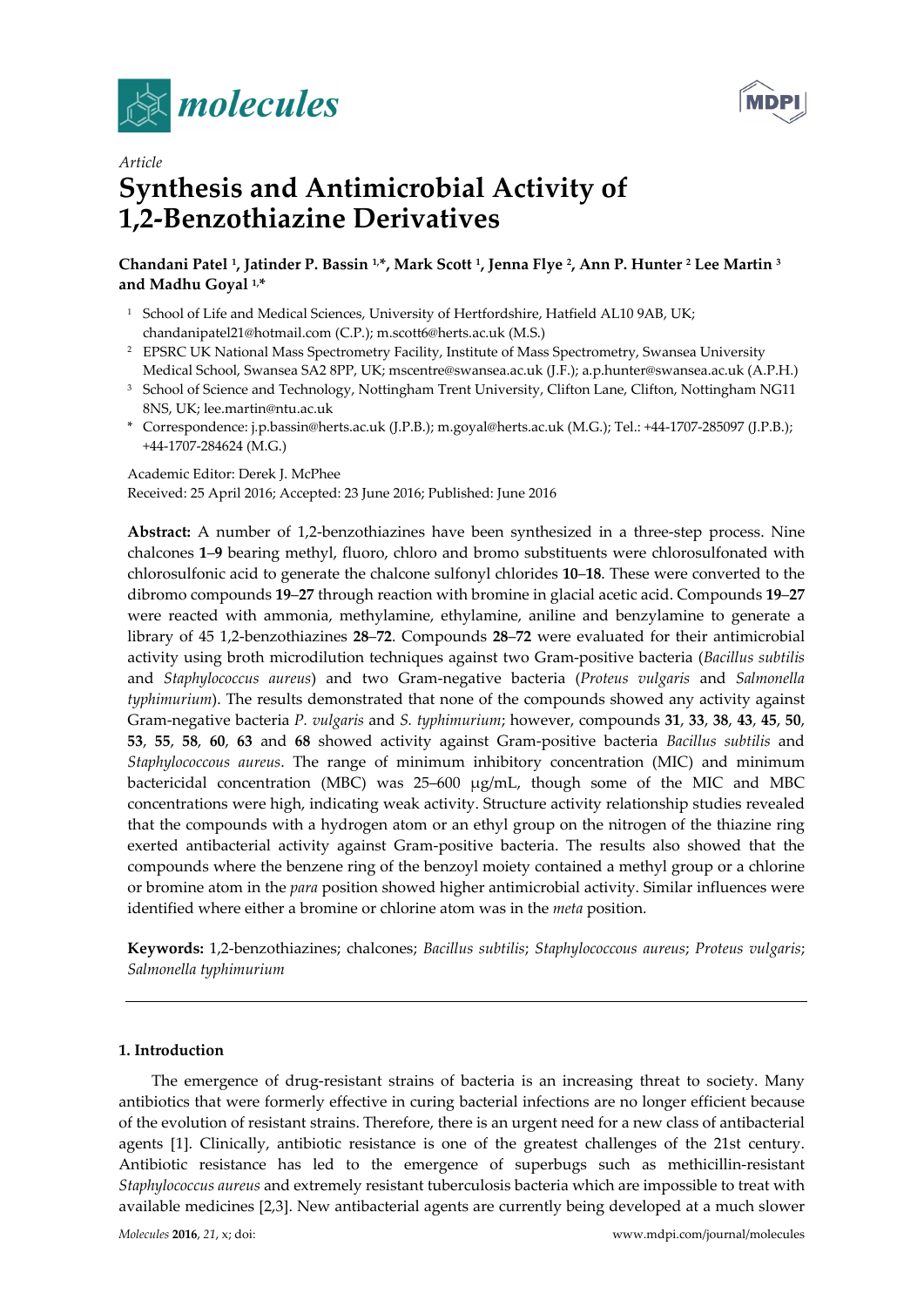pace than our growing need for such drugs. Amongst the family of heterocyclic compounds, those with nitrogen and sulfur atoms have been identified as having the most comprehensive spectrum of biological activities [4]. The biological and pharmacological properties of these compounds have been demonstrated in a number of studies [4,5].

Derivatives of benzothiazine have, depending upon the substituents present, shown biological activities that range from antipsychotic to anti-inflammatory [6–8]. The 1,2-benzothiazines have shown various biological activities such as anti-inflammatory [9], CNS depressant [10,11], antidepressants [12], anticancer [13] and antimicrobial [14]. They also act as potent calpain I inhibitors [15] and vasodilators [16]. Previous research has shown 1,2-benzothiazines to be potent antimicrobial agents against Gram-positive bacterial strains and fungal strains such as *Aspergillus flavus*, *Aspergillus niger, Fusarium oxysporum* [17]. In addition 1,2-benzothiazines have been seen to show marked activity against *B. subtilis* [17–20]. In recent years there has been a rapid growth in the literature pertaining to the benzothiazine ring system; much of this literature relates to the discovery that 3 carboxamides of 2-alkyl-4-hydroxy-2*H*-1,2-benzothiazine-1,1-dioxides are anti-inflammatory agents, which includes the drugs piroxicam, ampiroxicam and meloxicam (Figure 1) [21–28]. The common route to these types of compounds is via the alkoxide rearrangement of saccharin derivatives (Scheme 1) [29–35].



Piroxicam

Ampiroxicam

**Meloxicam** 





a: Methyl chloroacetate, DMF; b: Sodium methoxide/methanol

**Scheme 1.** Synthesis of 1,2-benzothiazines via the alkoxide rearrangement of saccharin derivatives.

There are a number of different synthetic routes to 1,2-benzothiazines; however, the starting materials are not readily available. We recently developed a straightforward route to 1,2 benzothiazines using readily available chalcones [36]. In light of these observations, a series of new 1,2-benzothiazines were synthesized with the aim of obtaining potential antibacterial agents.

#### **2. Results**

#### *2.1. Chemistry*

Synthetic target compounds **28**–**72** were synthesized in a three-step process outlined in Scheme 2 in yields of 44%–96%. The chalcones **1**–**9**, which were synthesized by reacting different acetophenones with 3,4-dimethoxybenzaldehyde following known literature methods [37–39], were reacted with chlorosulfonic acid at room temperature to generate the chalcone sulfonyl chlorides **10**– 18. Melting points and spectral data (IR, <sup>1</sup>H-NMR, <sup>13</sup>C-NMR and nanoESI-MS) were consistent with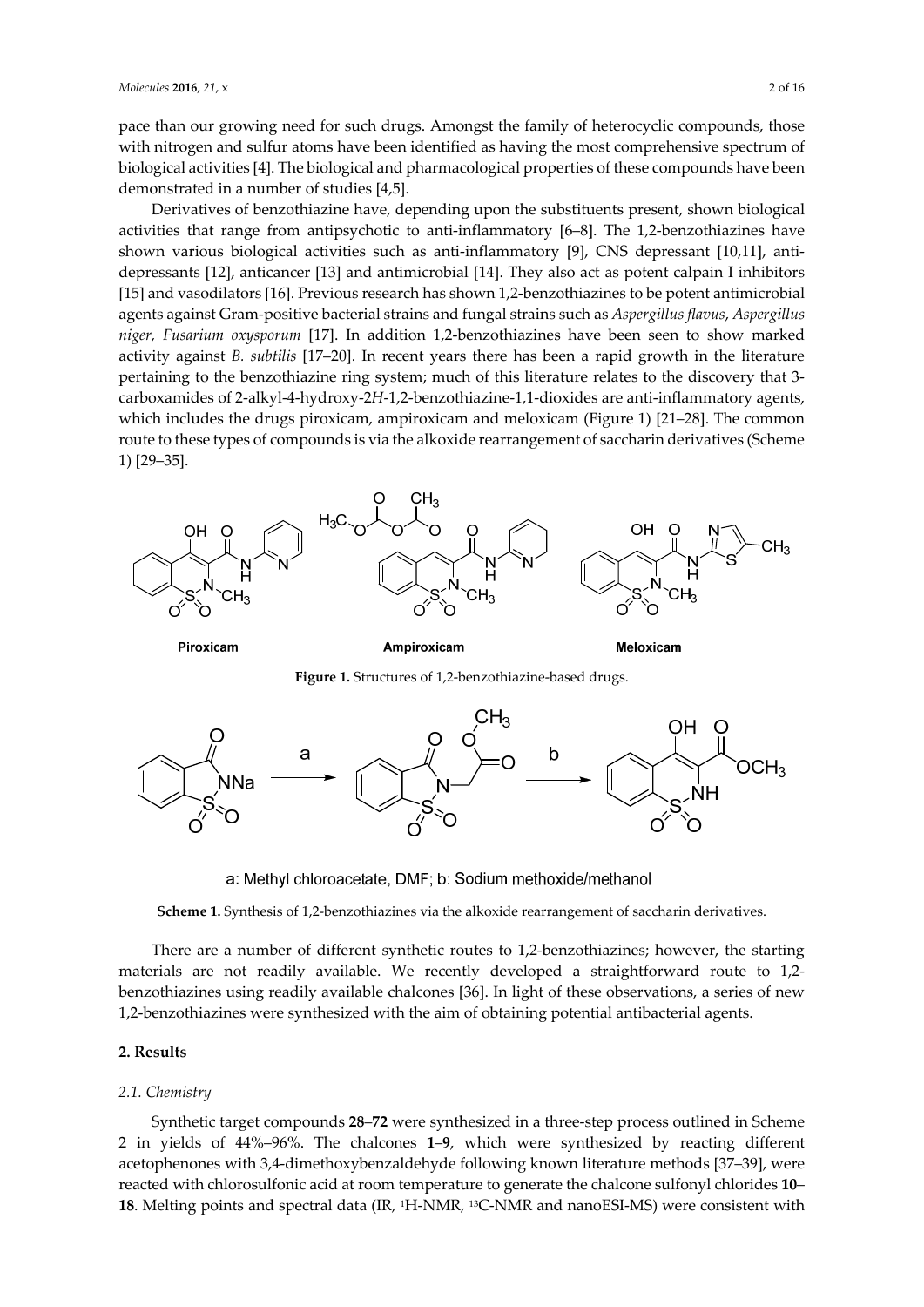literature data (see supplementary data for 1H-NMR, 13C-NMR, HSMS of representative compounds). The sulfonyl chlorides **10**–**18** were deemed pure enough without recrystallization and reacted with bromine in glacial acetic acid at room temperature, which yielded the chalcone dibromo sulfonyl chlorides **19**–**27**. Subsequently, the dibromo chalcone sulfonyl chlorides **19**–**27** were treated with ammonia and four primary amines (methylamine, ethylamine, aniline and benzylamine) to afford a benzothiazine library of 45 compounds **28**–**72**. The structures of the newly synthesized benzothiazines **28**–**72** were appropriately characterized by spectral data. The IR spectra of compounds **28**–**72** confirmed the presence of the carbonyl signal in the region 1650–1720 cm−1 and all these compounds exhibited additional bands corresponding to the SO<sub>2</sub> group ( $v_{\text{max}}$  1340 and 1170 cm−1).



**a:** CISO<sub>3</sub>H, r.t., 24 h; **b**: Br<sub>2</sub>/AcOH, r.t.; **c:** R<sup>4</sup>NH<sub>2</sub>, EtOH, r.t.

**Scheme 2.** Synthetic steps for compounds **10**–**18**, **19**–**27** and 1,2-benzothiazines **28**–**72**.

Compounds **29**, **34**, **39**, **54**, **59**, **64** and **69** formed when the dibromo chalcone sulfonyl chlorides were reacted with methylamine. The 1H-NMR of these compounds showed the presence of the methylamino group in the δ 2.2–2.8 region. The methine protons all appeared as doublet-of-doublets in all the 1,2-benzothizaines, as expected, with the exception of compound **48** which did not show peaks for the two methine protons. Compound **48** showed two singlets at δ 3.93 and δ 4.01 for the two methoxy groups and three singlets in the aromatic region between δ 6.86–7.84. A broad singlet at δ 8.20 was observed for the amino proton which was exchangeable with D2O. The definitive structure of compound **48** was confirmed by spectral and X-ray analysis with the ORTEP representation of the molecular structure shown in Figure 2b.



**Figure 2.** (**a**) Structure of (6,7-dimethoxy-1,1-dioxido-2H-benzo[e][1,2]thiazin-3-yl)(4-fluoro-phenyl) methanone and (**b**) ORTEP diagram of **48**.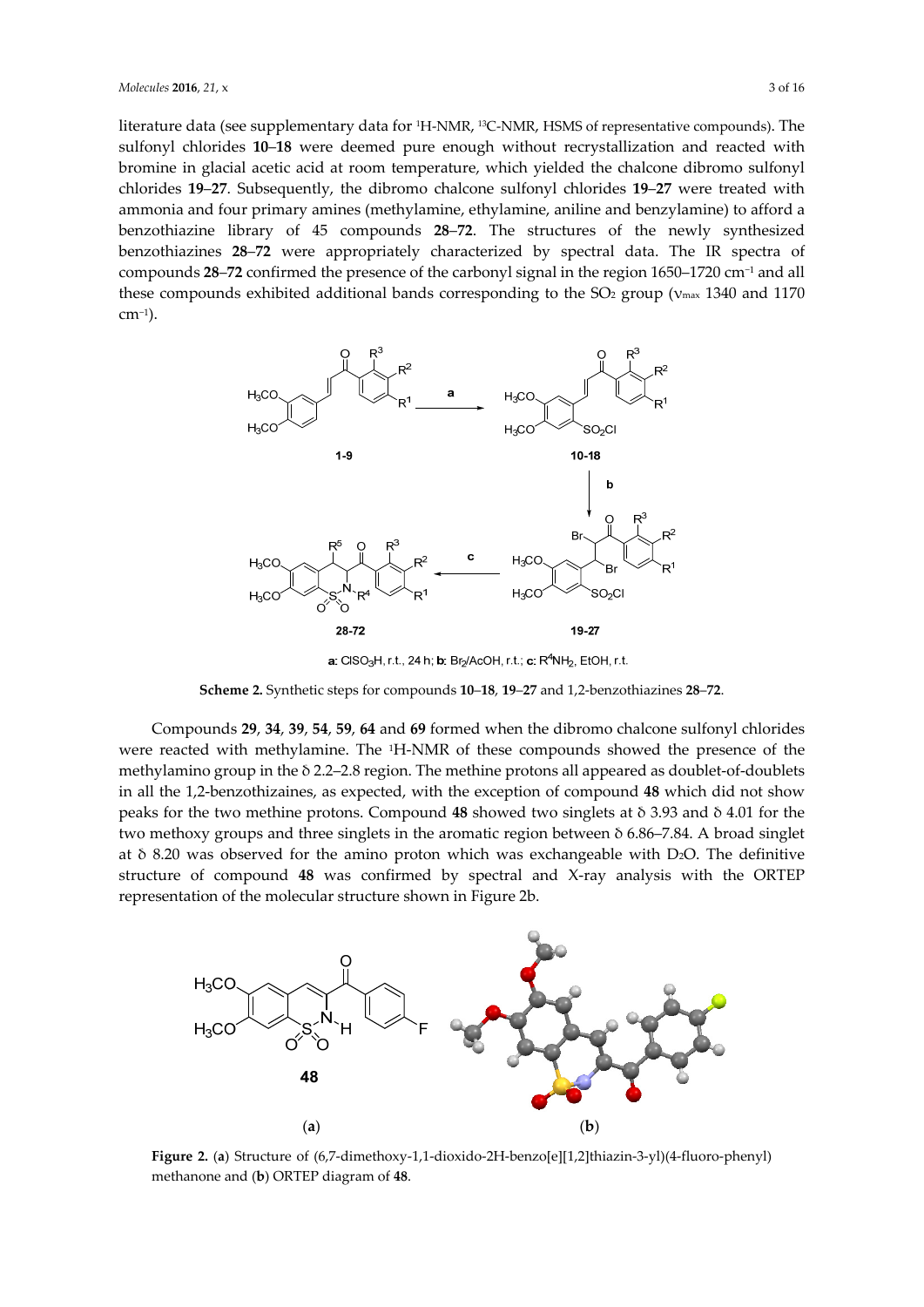#### *2.2. Antimicrobial Screening*

The synthesized compounds **28**–**72** (Table 1) dissolved in DMSO were evaluated for their antimicrobial activity against bacterial strains of *Bacillus subtilis* ATCC 6633, *Staphylococcous aureus* ATCC 6538, *Salmonella typhimurium* ATCC 14028 (*Salmonella enterica)* and *Proteus vulgaris* ATCC 13315 by determining their minimum inhibitory concentrations (MICs) using a micro-broth dilution technique and their minimum bactericidal concentrations (MBCs). Their activities were compared with those of the known antibacterial streptomycin. There was no inhibition of growth of any of the bacteria in the presence of DMSO up to 5% concentration; however, there was a slight decrease in absorbance between concentrations of 5% to 8%, but after 8% there was a steep decrease in absorbance showing inhibition of growth.

The MICs and MBCs of selected compounds are presented against both Gram-positive and Gram-negative bacterial strains in Table 2. Results of the anti-bacterial activity showed that the MICs and MBCs of compounds (**31**, **33**, **38**, **43**, **45**, **50**, **55**, **58**, **60**, **63** and **68**) varied between the ranges of 25– 600 µg/mL for *B. subtilis*. The MICs range of these compounds for *S. aureus* varied between 100–500 µg/mL whereas only compounds **53**, **58** and **60** showed a bactericidal effect in the range of 200–400 µg/mL. None of the compounds showed any activity against the selected Gram-negative bacteria as MIC values were higher than 600  $\mu$ g/mL.

The MIC of most of the compounds that showed antimicrobial activity against bacterial species *B. subtilis* and *S. aureus* was quite high (400–600 µg/mL) as compared to streptomycin which has a MIC of 12.5 µg/mL for Gram-positive bacteria (Table 2), therefore showing very weak antibacterial activity as compared to streptomycin. Only compounds **33**, **38**, **43** and **58** showed MIC values between 25–50 µg/mL for *B. subtilis* (see supplementary data Figures S1–S6).

| Compound | R <sup>1</sup>  | $\mathbb{R}^2$ | $\mathbb{R}^3$ | R <sup>4</sup>                  | R <sup>5</sup>    |  |
|----------|-----------------|----------------|----------------|---------------------------------|-------------------|--|
| 28       | Н               | Η              | Η              | Η                               | Br                |  |
| 29       | H               | Η              | Η              | CH <sub>3</sub>                 | NHCH <sub>3</sub> |  |
| 30       | Η               | Η              | Η              | CH <sub>2</sub> CH <sub>3</sub> | Br                |  |
| 31       | H               | Η              | Н              | Ph                              | Br                |  |
| 32       | Η               | Η              | Н              | PhCH <sub>2</sub>               | Br                |  |
| 33       | CH <sub>3</sub> | Η              | H              | $H_{\rm}$                       | Br                |  |
| 34       | CH <sub>3</sub> | Η              | Η              | CH <sub>3</sub>                 | NHCH <sub>3</sub> |  |
| 35       | CH <sub>3</sub> | Η              | Η              | CH <sub>2</sub> CH <sub>3</sub> | Br                |  |
| 36       | CH <sub>3</sub> | Η              | $H_{\rm}$      | Ph                              | Br                |  |
| 37       | CH <sub>3</sub> | Η              | Η              | PhCH <sub>2</sub>               | Br                |  |
| 38       | Cl              | Η              | Н              | Н                               | Br                |  |
| 39       | C <sub>1</sub>  | Η              | Η              | CH <sub>3</sub>                 | NHCH <sub>3</sub> |  |
| 40       | Cl              | Η              | Η              | CH <sub>2</sub> CH <sub>3</sub> | Br                |  |
| 41       | Cl              | Н              | Н              | Ph                              | Br                |  |
| 42       | Cl              | Η              | Η              | PhCH <sub>2</sub>               | Br                |  |
| 43       | Br              | Η              | Н              | $H_{\rm}$                       | Br                |  |
| 44       | Br              | Η              | Н              | CH <sub>3</sub>                 | Br                |  |
| 45       | Br              | Η              | Η              | CH <sub>2</sub> CH <sub>3</sub> | Br                |  |
| 46       | Br              | Η              | Η              | Ph                              | Br                |  |
| 47       | Br              | Η              | Η              | PhCH <sub>2</sub>               | Br                |  |
| 48       | F               | Н              | Н              | Н                               | H                 |  |
| 49       | F               | Η              | Η              | CH <sub>3</sub>                 | Br                |  |
| 50       | F               | Η              | Η              | CH <sub>2</sub> CH <sub>3</sub> | Br                |  |
| 51       | F               | Η              | Η              | Ph                              | Br                |  |
| 52       | F               | Η              | Η              | PhCH <sub>2</sub>               | Br                |  |
| 53       | Η               | Cl             | Η              | Η                               | Br                |  |
| 54       | Η               | C <sub>1</sub> | Η              | CH <sub>3</sub>                 | NHCH <sub>3</sub> |  |
| 55       | Η               | Cl             | Η              | CH <sub>2</sub> CH <sub>3</sub> | Br                |  |
| 56       | Н               | Cl             | Η              | Ph                              | Br                |  |

**Table 1.** The general structure of compounds  $28-72$  where  $R^1$ ,  $R^2$  and  $R^3$  refer to substituents attached to the benzoyl moiety while  $R<sup>4</sup>$  and  $R<sup>5</sup>$  refer to the substituents attached to the thiazine ring.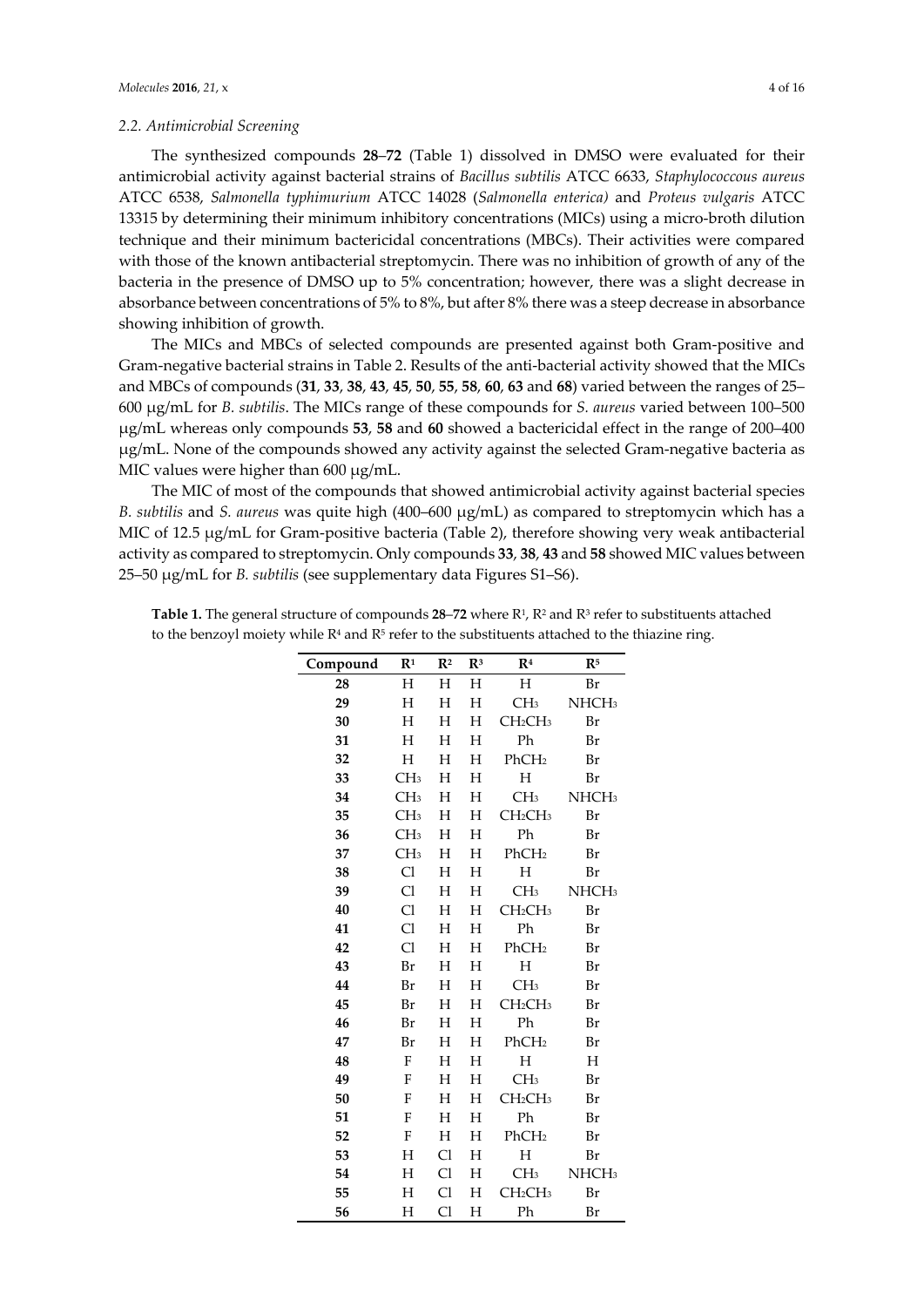| 57 | H | Cl | H  | PhCH <sub>2</sub>               | Br                |  |
|----|---|----|----|---------------------------------|-------------------|--|
|    |   |    |    |                                 |                   |  |
| 58 | H | Br | H  | H                               | Br                |  |
| 59 | H | Br | H  | CH <sub>3</sub>                 | NHCH <sub>3</sub> |  |
| 60 | H | Br | H  | CH <sub>2</sub> CH <sub>3</sub> | Br                |  |
| 61 | H | Br | H  | Ph                              | Br                |  |
| 62 | H | Br | H  | PhCH <sub>2</sub>               | Br                |  |
| 63 | H | H  | C1 | H                               | Br                |  |
| 64 | H | H  | Cl | CH <sub>3</sub>                 | NHCH <sub>3</sub> |  |
| 65 | H | H  | Сl | CH <sub>2</sub> CH <sub>3</sub> | Br                |  |
| 66 | H | H  | Cl | Ph                              | Br                |  |
| 67 | H | H  | Cl | PhCH <sub>2</sub>               | Br                |  |
| 68 | H | H  | Br | H                               | Br                |  |
| 69 | H | H  | Br | CH <sub>3</sub>                 | NHCH <sub>3</sub> |  |
| 70 | H | H  | Br | CH <sub>2</sub> CH <sub>3</sub> | Br                |  |
| 71 | H | H  | Br | Ph                              | Br                |  |
| 72 | H | H  | Br | PhCH <sub>2</sub>               | Br                |  |

Table 2. MIC and MBC ( $\mu$ g/mL) of selected compounds and streptomycin against Gram-positive bacteria *B. subtilis*, *S. aureus* and Gram-negative bacteria *P. vulgaris*, *S. typhimurium* and their Clog *p*-values (For MIC and MBC values in umol/ml see supplementary data Table S1)

| Compound     | <b>B.</b> subtilis |            | S. aureus  |            | P. vulgaris |            | S. typhimurium |            |        |
|--------------|--------------------|------------|------------|------------|-------------|------------|----------------|------------|--------|
|              | MIC                | <b>MBC</b> | <b>MIC</b> | <b>MBC</b> | MIC         | <b>MBC</b> | МIС            | <b>MBC</b> | Clog P |
| 31           | 500                | 500        | 500        | >600       | >600        | >600       | >600           | >600       | 4.668  |
| 33           | 50                 | 50         | 100        | >600       | >600        | >600       | >600           | >600       | 3.316  |
| 38           | 50                 | 50         | 100        | >600       | >600        | >600       | >600           | >600       | 3.596  |
| 43           | 25                 | 50         | 100        |            | >600        | >600       | >600           | >600       | 3.746  |
| 45           | 500                | 500        | 500        | -          | >600        | >600       | >600           | >600       | 4.811  |
| 50           | 500                | 600        | 400        | >600       | >600        | >600       | >600           | >600       | 4.091  |
| 53           | 100                | 100        | 100        | 200        | >600        | >600       | >600           | >600       | 3.596  |
| 55           | 100                | 100        | 200        | >600       | >600        | >600       | >600           | >600       | 4.661  |
| 58           | 25                 | 50         | 100        | 200        | >600        | >600       | >600           | >600       | 3.746  |
| 60           | 600                | >600       | 400        | 400        | >600        | >600       | >600           | >600       | 4.811  |
| 63           | >600               | >600       | 400        | >600       | >600        | >600       | >600           | >600       | 3.336  |
| 68           | >600               | >600       | 500        | >600       | >600        | >600       | >600           | >600       | 3.486  |
| Streptomycin | 12.5               | 12.5       | 12.5       | 25         | 6.25        | 6.25       | 100            | 100        |        |

#### **3. Discussion**

Prompted by the well-established antibacterial properties of benzothiazines, a series of 1,2 benzothiazine derivatives, covering different modifications of the benzothiazine scaffold, were synthesized from readily available chalcones. The title compounds were assayed in vitro for the evaluation of their antimicrobial activity against Gram-positive and Gram-negative bacteria.

The compounds with a hydrogen or an ethyl group on the nitrogen in the thiazine rings showed antibacterial properties against Gram-positive bacteria. The structure–antimicrobial activity relationship in the synthesized compounds revealed that **33**, **38**, **43**, **53**, **58**, **63** and **68** inhibited the growth of Gram-positive bacteria. These compounds all contain a hydrogen atom on the nitrogen of the thiazine ring. This suggests that the amino group in the thiazine ring may be playing a role in the antibacterial property of these compounds. The results, therefore, support previous work which revealed that 4*H*-1,4-benzothiazines showed antibacterial activity against Gram-positive bacteria and fungi but no significant activity against Gram-negative bacteria [37]. In addition to this, compounds with an ethyl moiety on the nitrogen, **45**, **50**, **55** and **60**, showed some inhibition of Gram-positive bacteria, though at higher concentrations.

In previous work on 1,4-benzothiazines, it was noted that the presence of an extra nitrogen and oxygen atom increases the lipophilicity of the compounds [37]. They reported that in a series of 1,2 benzothiazine-1,1-dioxides (N-methyl analogues), the compounds with greater lipophilicity possessed higher antibacterial activity. In the current work, compounds **29**, **34**, **39**, **54**, **59**, **64** and **69**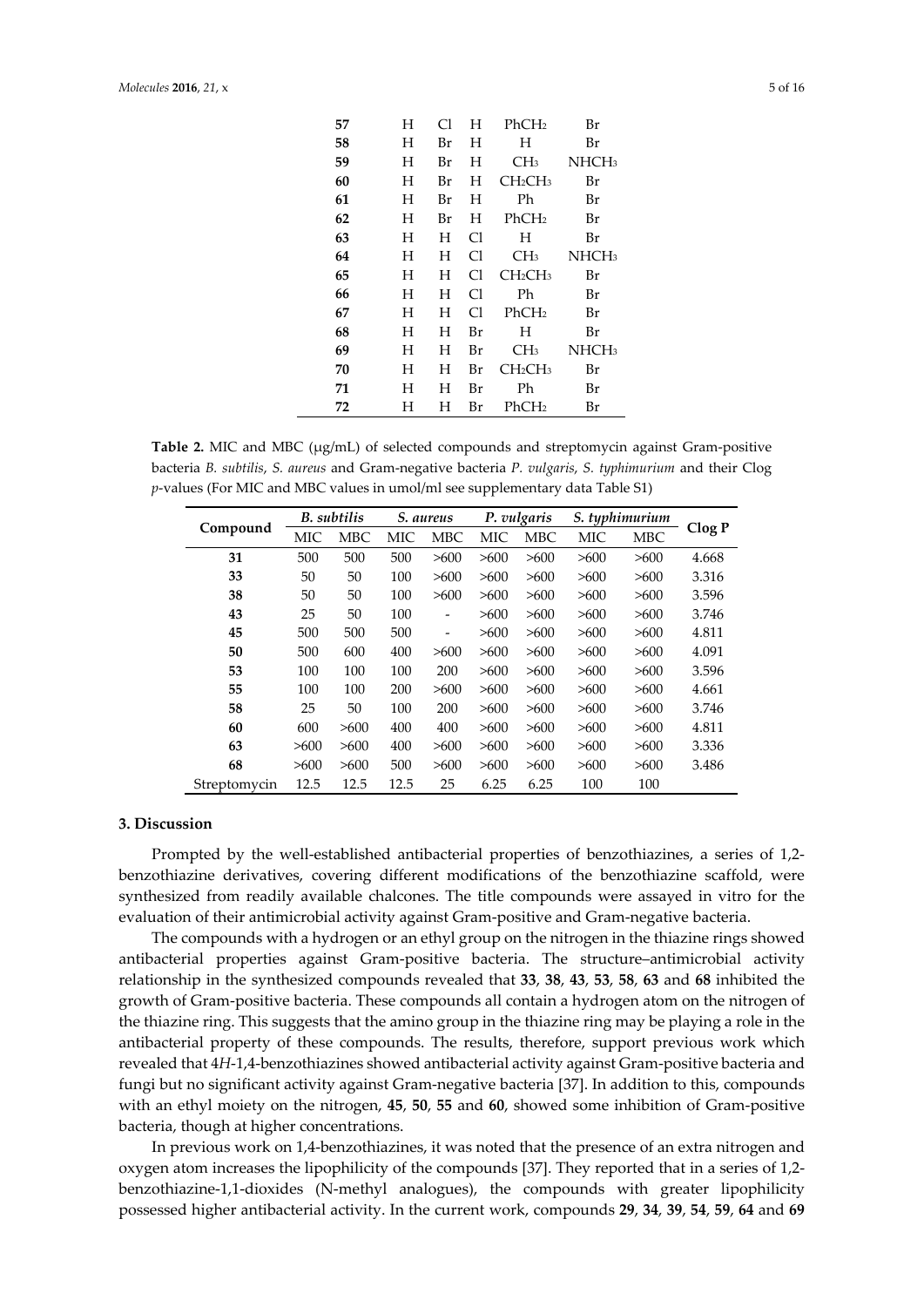(N-methyl analogues) showed no activity, while **33**, **38**, **43**, **53**, **58**, **63** and **68** showed weak antibacterial activity. These results are in contrast with the work of Ahmed and colleagues [37]. On the other hand, compounds **45**, **50**, **55** and **60** (N-ethyl analogues) showed some antibacterial activity which is in line with previous work [37].

The reaction of methylamine with the dibromo sulfonyl chlorides **19**–**27** unexpectedly resulted in the 4-methyamino derivatives **29**, **34**, **39**, **54**, **59**, **64** and **69** which showed no antibacterial activity. However, the compounds with a bromine atom on carbon-4 in the thiazine ring displayed weak antibacterial activity, which would suggest that a bromine atom may be playing some role. This is supported by the fact that compound **48** did not show any antibacterial activity.

The presence of different substituents in the benzene ring of the benzoyl moiety also had an effect on the antibacterial activity against *B. subtilis*. Compounds with a chlorine or bromine atom or a methyl group in the *para* position showed increased antibacterial activity and a bromine atom in the *meta* position gave similar results. Amongst the compounds which contain no substituents in the benzene ring, only **31** showed very weak antibacterial activity (MIC of 500 µg/mL for *B. subtilis* and *S. aureus*) while compounds **28**–**30** and **32** showed no activity. However, compounds substituted with methyl, chloro, bromo and fluoro substituents in the *meta* or *para* position showed inhibition for *B. subtilis*. The *ortho*-substituted compounds with the same substituents inhibited *S. aureus* weakly.

In summary, the study conducted in this work has designed a simple synthetic route to 1,2 benzothiazines from readily available starting materials. Some of the compounds (**33**, **38**, **43**, **45**, **50**, **53**, **55** and **58**) synthesized, based on a library of 45 structures, showed some biological activity against Gram-positive bacteria *B. subtilis* and *S. aureus*, though the antibacterial activity was very weak as compared to the reference streptomycin standard. Based on our results, in vitro cytotoxicity work was not conducted for these compounds.

#### **4. Experimental**

#### *4.1. General Information*

All chemicals were purchased form Sigma Aldrich ( St. Louis, MO, USA) and were used without any further purification. Melting points were determined using a Gallenkamp melting point apparatus (Thermo Fisher Scientific, Paisley, UK) and are uncorrected. The NMR spectra were recorded using a 600 MHz spectrometer (JEOL Co Ltd., Tokyo, Japan) with tetramethylsilane as internal standard and solvents as indicated. Chemical shifts were measured in ppm (δ) relative to TMS (0.00 ppm). Coupling constants (*Ј*) are reported in Hertz (Hz). The following abbreviations are used to describe the signal multiplicities: s (singlet), d (doublet), t (triplet), q (quartet) and m (multiplet). Accurate mass measurements were made at the National Mass Spectrometry Facility using Thermo Scientific LTQ Orbitrap XL with Advion Nanomate nanoelectrospray system (Waltham, MA, USA). Infrared spectra were recorded with a Varian spectrophotometer as KBr discs. TLC (thin layer chromatography) was performed using silica gel plates by dissolving the compound in dichloromethane and using the solvent system dichloromethane and diethyl ether. Clog P values were calculated using ChemBioDraw Ultra 13.0 (CambridgeSoft, Perkin Elmer, UK).

#### *4.2. Synthesis of Chalcones*

Chalcones **1**–**9** were synthesized by the well-established procedure using acetophenones and 3,4-dimethoxybenzaldehyde [38].

#### *4.3. General Procedure for the Synthesis of Chalcone Sulfonyl Chlorides* **10**–**18**

The chalcones **1**–**9**, (10 g; 0.032 mol) were added in portions to stirred chlorosulfonic acid (37.67 g; 0.32 mol) in an ice bath. After the addition was complete the reaction mixture was left stirring at room temperature. Progress of the reaction was monitored by thin layer chromatography (TLC). When the reaction was complete (24 h), the mixture was poured slowly over ice to remove the excess chlorosulfonic acid. The sulfonyl chloride was filtered by suction filtration and washed with cold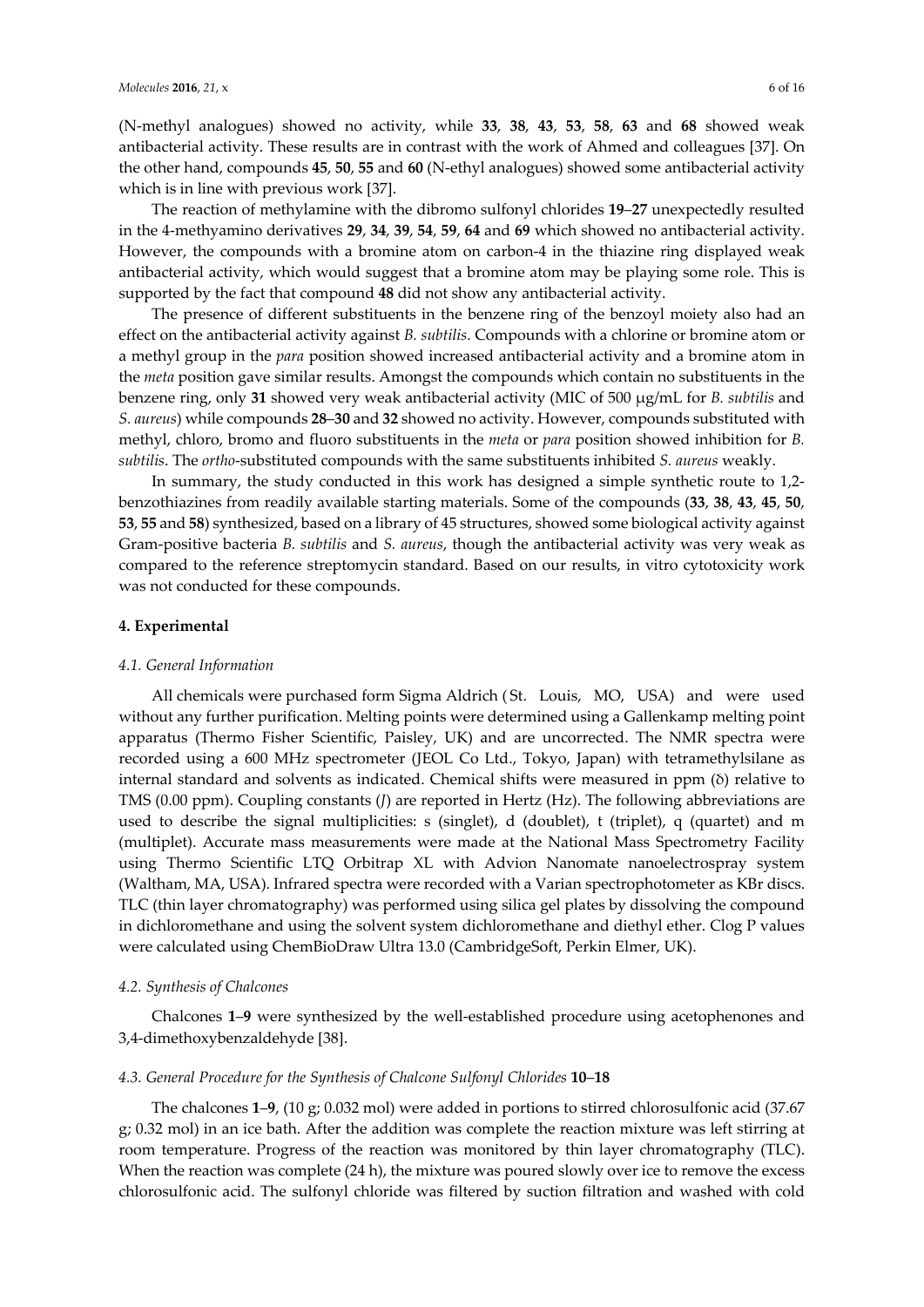water acetonitrile mixture. The resulting precipitate was considered pure enough to be used in subsequent reactions by TLC analysis.

#### *4.4. General Procedure for the Synthesis of Dibromo Chalcone Sulfonyl Chlorides 19–27*

The crude chalcone sulfonyl chloride **10**–**18** (10 g; 0.032 mol) was added to glacial acetic acid (125 mL) with stirring. The resulting mixture was stirred at room temperature and to the stirred mixture was added bromine (20.48 g; 0.13 mol) dissolved in 50 mL glacial acetic acid. The mixture was stirred until a precipitate was formed which was filtered and washed with cold glacial acetic acid.

#### *4.5. General Procedure for the Synthesis of Benzothiazines* **28**–**72**

To a stirred solution, at room temperature compounds **19**–**27**, (1 g) in ethanol (25 mL) were added drop-wise to a primary amine (3 mol equivalent). The mixture was warmed on a water bath for 10–20 min making sure that the solvent does not evaporate. The mixture was then stirred at room temperature for a further half hour and then ice was added until a precipitate appeared. The resulting solid was filtered and allowed to dry overnight and recrystallized from the appropriate solvent.

*(4-Bromo-6,7-dimethoxy-1,1-dioxido-3,4-dihydro-2H-benzo[e][1,2]thiazin-3-yl)(phenyl)methanone* (**28**). Recrystallization solvent: ethanol; yield 68.7%; mp 203–204 °C; IR (KBr, v·cm<sup>-1</sup>) 1688.9 (C=O), 1598.8 (C-C, aromatic), 1329.6, 1146.2 (SO2). 1H-NMR (CDCl3): δ 3.87 (d, 1H), 3.93 (s, 3H, OCH3), 3.95 (s, 3H, OCH3), 4.51(d, 1H), 7.00–8.10 (m, 7H, Ar-H). 13C-NMR (CDCl3): δ 30.00, 46.00, 54.25, 56.51, 103.00, 107.00, 112.50, 117.00, 120.00, 128.50, 134.00, 138.00, 149.00, 151.50, 192.10. HR-MS (nES) *m*/*z* calcd [M + H]+ 346.0744: observed 346.0741.

*(6,7-Dimethoxy-2-methyl-4-(methylamino)-1,1-dioxido-3,4-dihydro-2H-benzo[e][1,2]thiazin-3 yl)(phenyl)methanone* (**29**). Recrystallization solvent: ethanol; yield 79.5%; mp 190–192 °C. IR (KBr, ν·cm−1) 1598.1 (C=O), 1545.0 (C-C, aromatic), 1383.6, 1157.1 (SO2). 1H-NMR (CDCl3): δ 2.61 (d, 3H, CH3), 2.80 (s, 3H, CH3), 3.93 (s, 3H, OCH3), 3.97 (s, 3H, OCH3), 5.63(d, 1H), 6.80 (s, 1H), 7.24–7.79 (m, 7H, Ar-H), 11.4 (broad singlet, 1H, NH (exchangeable with D2O). 13C-NMR (CDCl3): δ 9.00, 11.00, 30.10, 30.40, 32.10, 32.20, 55.10, 54.20, 101.00, 112.00, 113.00, 126.00, 126.40, 126.81, 128.37, 128.40, 132.00, 160.00, 192.00. HR-MS (nES) *m*/*z* calcd [M + H]+ 391.1322: observed 391.1322.

*(4-Bromo-2-ethyl-6,7-dimethoxy-1,1-dioxido-3,4-dihydro-2H-benzo[e][1,2]thiazin-3-yl)(phenyl)methanone* (**30**). Recrystallization solvent: ethanol; yield 93.0%; mp 200–201 °C. IR (KBr, ν·cm−1) 1693.5(C=O), 1594.7 (C-C, aromatic), 1365.8, 1136.0 (SO2). 1H-NMR (CDCl3): δ 1.32 (t, 3H, CH3), 3.48 (q, 2H, CH2), 3.68 (s, 3H, OCH3), 3.88 (s, 3H, OCH3), 5.12 (d, 1H, CH), 5.39 (d, 1H, CH), 6.68–7.92 (7H, Ar-H). 13C-NMR (CDCl3): 13.20, 4594, 48.83, 56.20, 56.32, 62.85, 102.61, 108.00, 128.82, 128.90, 129.10, 130.00, 134.10, 134.57, 150.75, 152.83, 193.70. HR-MS (nES) *m*/*z* calcd [M + H]+ 454.0318: observed 454.0316.

*(4-Bromo-6,7-dimethoxy-1,1-dioxido-2-phenyl-3,4-dihydro-2H-benzo[e][1,2]thiazin-3-yl)(phenyl)methanone* (**31**). Recrystallization solvent: ethanol; yield 51.5%; mp 121–124 °C. IR (KBr, v·cm<sup>-1</sup>) 1689.1 (C=O), 1597.3 (C-C, aromatic), 1382.9, 1142.8 (SO2). 1H-NMR (CDCl3): δ 3.77 (s, 3H, OCH3), 4.02 (s, 3H, OCH3), 5.759(d, 1H, CH), 7.04 (d, 1H, CH), 7.10–8.12 (m, 12H, Ar-H). 13C-NMR (CDCl3): δ 29.07, 43.56, 56.46, 56.90, 11.25, 112.45, 121.40, 122.28, 125.30, 129.00, 129.03, 129.24, 130.10, 130.70, 134.20, 136.10, 148.20, 152.25, 190.30. HR-MS (nES) *m*/*z* calcd [M + H]+ 502.0318: observed 502.0309.

*(2-Benzyl-4-bromo-6,7-dimethoxy-1,1-dioxido-3,4-dihydro-2H-benzo[e][1,2]thiazin-3-yl)(phenyl)methanone* (**32**). Recrystallization solvent: ethanol; yield 91.8%; mp 133–134 °C. IR (KBr, ν·cm−1) 1685.7 (C=O), 1589.7 (C-C, aromatic), 1359.9, 1145.8 (SO2). 1H-NMR (CDCl3): 3.90 (s, 3H, OCH3), 3.96 (s, 3H, OCH3), 4.38 (d, 1H, CH2), 4.63 (d, 1H, CH2), 5.00 (d, 1H, CH), 5.37 (d, 1H, CH), 7.11–7.85 (12H, Ar-H). 13C-NMR (CDCl3): δ 29.69, 48.50, 52.00, 56.38, 60.50, 98.50, 101.50, 109.00, 122.00, 123.50, 124.00, 128.12, 128.13, 128.68, 128.90. 129.00, 134.00, 135.00, 136.5, 194.00.

*(4-Bromo-6,7-dimethoxy-1,1-dioxido-3,4-dihydro-2H-benzo[e][1,2]thiazin-3-yl)(p-tolyl)methanone* (**33**). Recrystallization solvent: ethanol; yield 50.6%; mp 176–177 °C. IR (KBr, v·cm<sup>-1</sup>) 1681.6 (C=O), 1505.9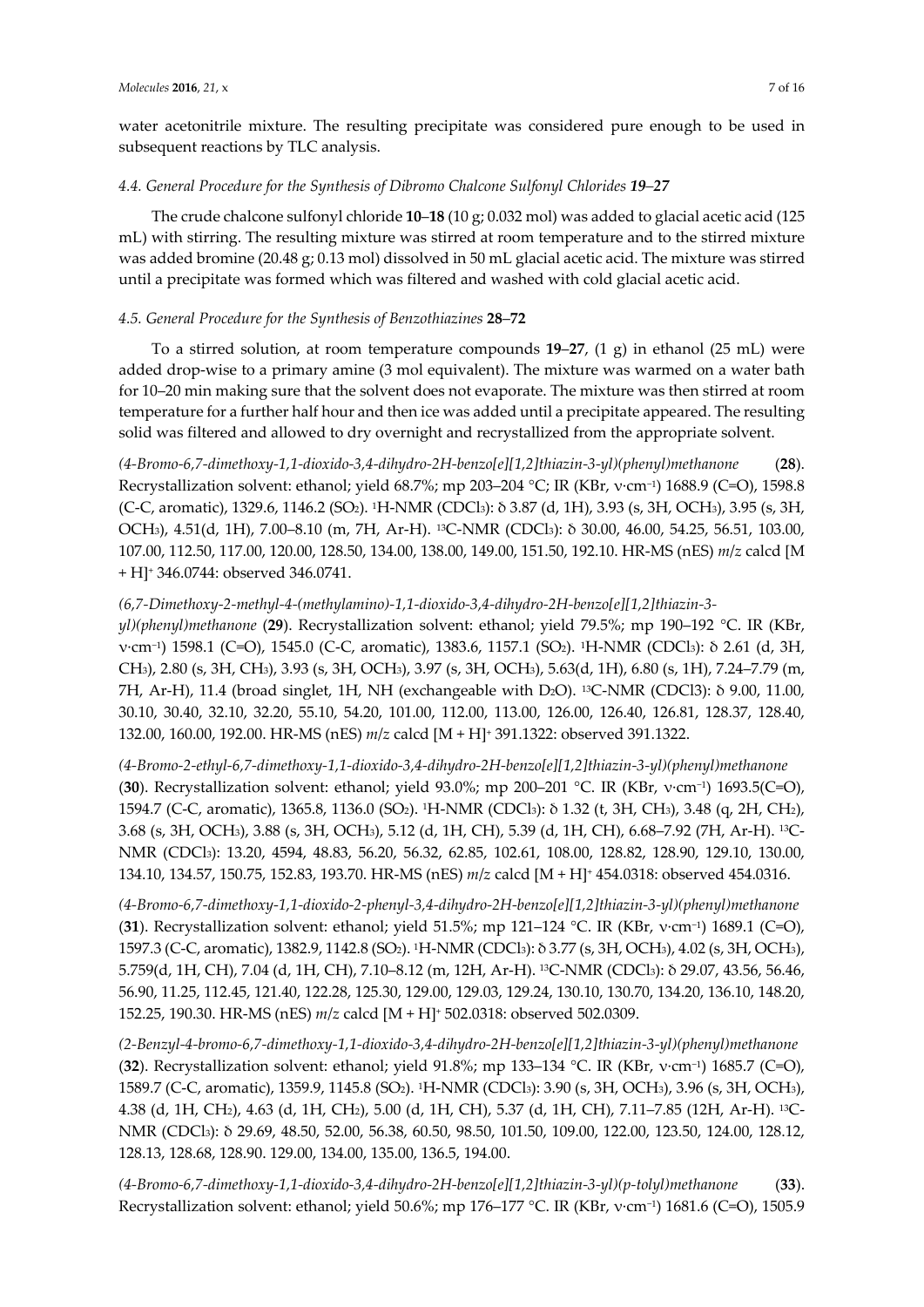(C-C, aromatic), 1329.3, 1153.8 (SO2). 1H-NMR (CDCl3): δ 2.41 (s, 3H, CH3), 3.85 (d, 1H, CH), 3.92 (s, 3H, OCH3), 3.95 (s, 3H, OCH3), 4.50 (d, 1H, CH), 7.00–8.99 (m, 6H, Ar-H). 13C-NMR (CDCl3): δ 21.84, 29.68, 45.94, 55.50, 56.48, 104.18, 106.64, 125.00, 129.05, 129.21, 129.73, 146.00, 151.00, 154.00, 189.60.

*(6,7-Dimethoxy-2-methyl-4-(methylamino)-1,1-dioxido-3,4-dihydro-2H-benzo[e][1,2]thiazin-3-yl)(ptolyl)methanone* (**34**). Recrystallization solvent: ethanol; yield 79.7%; mp 183–184 °C. IR (KBr, ν·cm−1) 1698.9 (C=O), 1575.0 (C-C, aromatic), 1383.0, 1161.1 (SO2). 1H-NMR (CDCl3): δ 2.34 (s, 3H, CH3), 2.59 (s, 3H, CH3), 2.80 (d, 3H, CH3), 3.93 (s, 3H, OCH3), 3.96 (s, 3H, OCH3), 5.62 (d, 1H, CH), 6.81 (d, 1H, CH), 7.16–7.70 (m, 6H, Ar-H), 11.30, (broad singlet, 1H, NH (exchangeable with D<sub>2</sub>O). <sup>13</sup>C-NMR (CDCl3): δ 21.41, 29.16, 30.89, 31.66, 56.46, 56.47, 111.86, 112.71, 126.86, 129.00, 129.05, 137.50, 142.00, 148.10, 152.00, 165.00, 188.10. HR-MS (nES) *m*/*z* calcd [M + H]+ 405.1479: observed 405.1474.

*(4-Bromo-2-ethyl-6,7-dimethoxy-1,1-dioxido-3,4-dihydro-2H-benzo[e][1,2]thiazin-3-yl)(p-tolyl)methanone* (**35**). Recrystallization solvent: ethanol; yield 86.0%; mp 157–158 °C. IR (KBr, ν·cm−1) 1670.8 (C=O), 1605.5 (C-C, aromatic), 1303.6, 1150.4 (SO2). 1H-NMR (CDCl3): δ 1.03 (t, 3H, CH3), 2.41 (s, 3H, CH3), 3.34 (q, 2H, CH2), 3.94 (s, 3H, OCH3), 3.96 (s, 3H, OCH3), 5.05 (d, 1H, CH), 5.37 (d, 1H, CH), 7.17–7.91 (6H, Ar-H). 13C-NMR (CDCl3): δ 12.77, 21.77, 29.68, 45.30, 47.56, 56.39, 61.73, 102.27, 109.15, 129.19, 129.20, 129.74, 130.05, 132.00, 146.00, 151.80, 153.00, 192.80. HR-MS (nES) *m*/*z* calcd [M + H]+ 468.0475: observed 468.0472.

*(4-Bromo-6,7-dimethoxy-1,1-dioxido-2-phenyl-3,4-dihydro-2H-benzo[e][1,2]thiazin-3-yl)(p-tolyl)methanone* (**36**). Recrystallization solvent: ethanol; yield 93.6%; mp 146–147 °C. IR (KBr, ν·cm−1) 1670.1 (C=O), 1598.9 (C-C, aromatic), 1382.6, 1138.5 (SO2). 1H-NMR (CDCl3): δ 2.4 (s, 3H, CH3), 3.71 (d, 1H, CH), 3.75 (s, 3H, OCH3), 4.00 (s, 3H, OCH3), 5.75 (d, 1H, CH), 7.09–8.01 (m, 11H, Ar-H). 13C-NMR (CDCl3): δ 29.68, 44.00, 46.00, 56.49, 56.50, 112.00, 114.00, 122.13, 125.45, 129.14, 129.20, 129.21, 129.73, 134.05, 145.40, 148.05, 152.34, 190.10. HR-MS (nES) *m*/*z* calcd [M + H]+ 516.0475: observed 516.0469.

*(2-Benzyl-4-bromo-6,7-dimethoxy-1,1-dioxido-3,4-dihydro-2H-benzo[e][1,2]thiazin-3-yl)(p-tolyl)methanone* (**37**). Recrystallization solvent: ethanol; yield 94.8%; mp 151–152 °C. IR (KBr, v·cm<sup>-1</sup>) 1680.3 (C=O), 1606.9 (C-C, aromatic), 1315.7, 1149.1 (SO2). 1H-NMR (CDCl3): δ 2.36 (s, 3H, CH3), 3.89 (s, 3H, OCH3), 3.96 (s, 3H, OCH3), 4.36 (d, 1H, CH2), 4.62 (d, 1H, CH2), 4.98 (d, 1H), 5.35 (d, 1H), 7.12–7.75 (m, 11H, Ar-H). 13C-NMR (CDCl3): δ 21.77, 29.69, 48.07, 51.18, 56.32, 56.37, 102.24, 108.91, 127.85, 128.67, 128.92, 128.96, 129.12, 129.20, 130.10, 132.00, 135.07, 146.05, 151.10, 153.20, 192.45. HR-MS (nES) *m*/*z* calcd [M + H]+ 530.0631: observed 530.0626.

*(4-Bromo-6,7-dimethoxy-1,1-dioxido-3,4-dihydro-2H-benzo[e][1,2]thiazin-3-yl)(4-chlorophenyl)methanone* (**38**). Recrystallization solvent: ethanol; yield 73.1%; mp 184–185 °C. IR (KBr, ν·cm−1) 1686.0 (C=O), 1589.0 (C-C, aromatic), 1334.4, 1152.3 (SO2). 1H-NMR (CDCl3): δ 3.80 (s, 1H, CH), 3.93 (s, 3H, OCH3), 3.95 (s, 3H, OCH3), 4.50 (d, 1H, CH), 7.00–8.06 (m, 6 H, Ar-H). 13C-NMR (CDCl3): δ 29.70, 45.85, 55.43, 56.51, 104.19, 106.64, 124.00, 128.00, 129.46, 130.49, 133.00, 141.00, 151.00, 154.00, 182.00. HR-MS (nES) *m/z* calcd [M − Br]<sup>+</sup> 380.0354: observed 380.0356.

## *(4-Chlorophenyl)(6,7-dimethoxy-2-methyl-4-(methylamino)-1,1-dioxido-3,4-dihydro-2H-*

*benzo[e][1,2]thiazin-3-yl)methanone* (**39**). Recrystallization solvent: ethanol; yield 83.3%; mp 252–253 °C. IR (KBr, ν·cm−1) 1668.1 (C=O), 1541.2 (C-C, aromatic), 1381.2, 1144.7 (SO2). 1H-NMR (CDCl3): δ 2.60 (s, 3H, CH3), 2.81 (d, 3H, NHCH3), 3.93 (s, 3H, OCH3), 3.96 (s, 3H, OCH3), 4.85 (broad singlet, 1H, NH (exchangeable with D2O), 5.57 (d, 1H, CH), 6.78 (d, 1H, CH), 7.24–7.71 (m, 6H, Ar-H). 13C-NMR (CDCl3): δ 29.60, 29.69, 32.00, 56.47, 56.49, 91.00, 111.06, 112.25, 127.00, 128.21, 128.57, 137.35, 138.56, 149.34, 152.00, 163.00, 186.25. HR-MS (nES) *m*/*z* calcd [M + H]+ 425.0932: observed 425.0931.

# *(4-Bromo-2-ethyl-6,7-dimethoxy-1,1-dioxido-3,4-dihydro-2H-benzo[e][1,2]thiazin-3-yl)(4-*

*chlorophenyl)methanone* (**40**). Recrystallization solvent: ethanol; yield 64.3%; mp 185–186 °C. IR (KBr, ν·cm−1) 1681.8 (C=O), 1589.9 (C-C, aromatic), 1364.5, 1136.0 (SO2). 1H-NMR (CDCl3): δ 1.26 (t, 3H, CH3), 3.58 (q, 2H, CH2), 3.58 (d, 1H, CH), 3.82 (s, 3H, OCH3), 3.91 (s, 3H, OCH3), 5.13 (d, 1H, CH), 6.78–7.90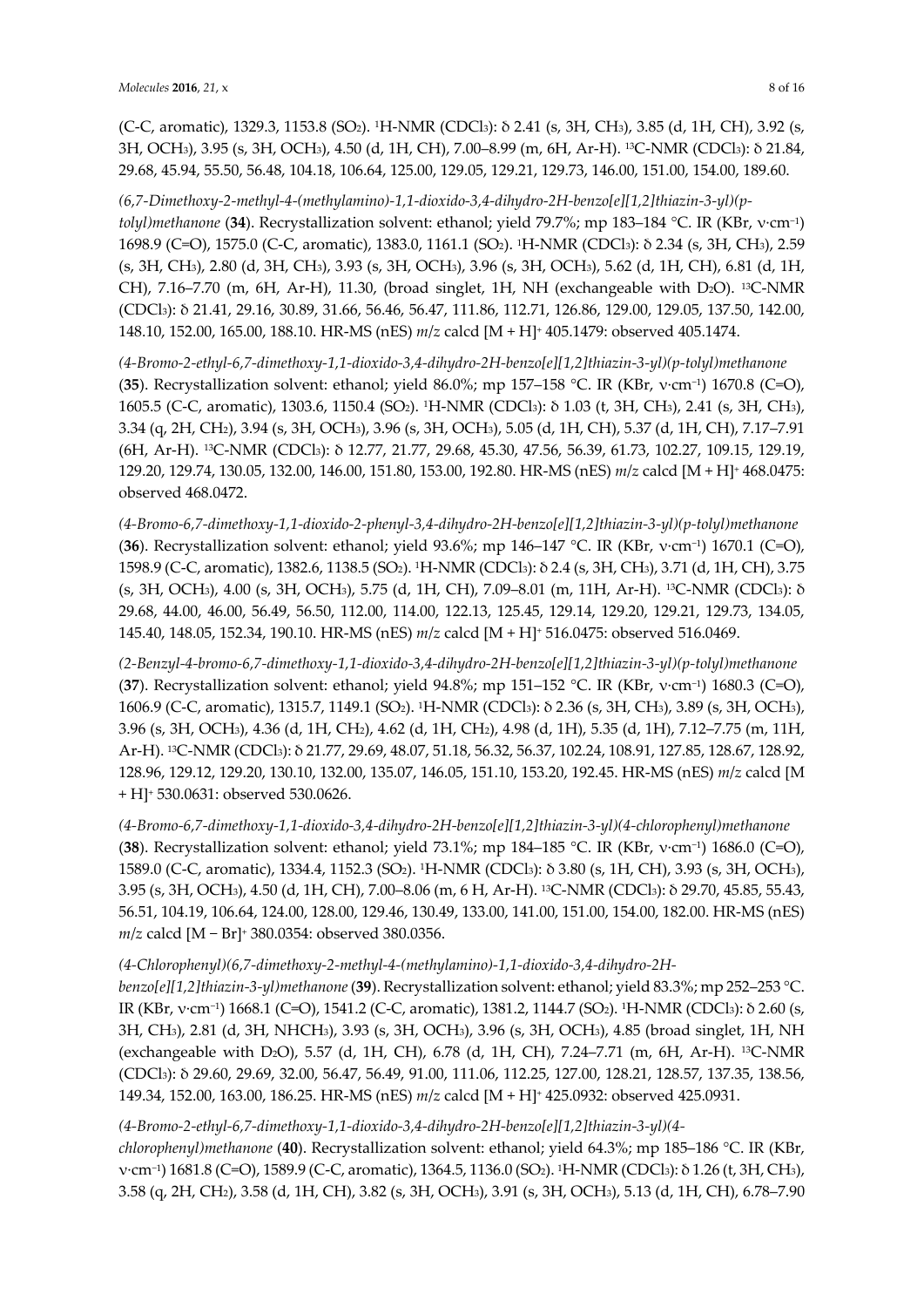(m, 6H, Ar-H). 13C-NMR (CDCl3): δ 13.48, 29.69, 39.54, 44.29, 56.28, 56.49, 102.47, 105.91, 127.00, 129.24, 129.67, 131.85, 134.25, 140.05, 150.00, 153.75, 197.00.

# *(4-Bromo-6,7-dimethoxy-1,1-dioxido-2-phenyl-3,4-dihydro-2H-benzo[e][1,2]thiazin-3-yl)(4-*

*chlorophenyl)methanone* (**41**). Recrystallization solvent: ethanol; Yield 76.8%; mp 162–164 °C. IR (KBr, ν·cm−1) 1689.4 (C=O), 1590.1 (C-C, aromatic), 1343.2, 1146.4 (SO2). 1H-NMR (CDCl3): δ 3.76 (s, 3H, OCH3), 4.01 (s, 3H, OCH3), 5.70 (d, 1H, CH), 7.10 (d, 1H, CH), 7.24–8.06 (m, 11H, Ar-H). 13C-NMR (CDCl3): δ 29.70, 43.70, 46.25, 56.02, 56.20, 112.20, 113.00, 122.00, 126.05, 129.20, 129.27, 129.42, 130.41, 136.00, 141.25, 149.10, 153.70, 189.50. HR-MS (nES) *m*/*z* calcd [M + H]+ 535.9929: observed 535.9926.

# *(2-Benzyl-4-bromo-6,7-dimethoxy-1,1-dioxido-3,4-dihydro-2H-benzo[e][1,2]thiazin-3-yl)(4-*

*chlorophenyl)methanone* (**42**). Recrystallization solvent: ethanol; yield 58.1%; mp 166–168 °C. IR (KBr, ν·cm−1) 1682.5 (C=O), 1589.0 (C-C, aromatic), 1357.9, 1146.9 (SO2). 1H-NMR (CDCl3): δ 3.92 (s, 3H, OCH3), 3.95 (s, 3H, OCH3), 4.35 (d, H, CH2), 4.57 (d, 1H, CH2), 4.92 (d, 1H), 5.48 (d, 1H), 7.10–7.77 (m, 11H, Ar-H). 13C-NMR (CDCl3): 47.71, 51.71, 56.32, 56.37, 60.90, 102.28, 108.85, 128.12, 128.66, 128.90, 129.67, 129.40, 130.33, 131.25, 132.80, 135.20, 141.20, 150.72, 152.29. 191.73. HR-MS (nES) *m*/*z* calcd [M + H]+ 550.0085: observed 550.0082.

*(4-Bromo-6,7-dimethoxy-1,1-dioxido-3,4-dihydro-2H-benzo[e][1,2]thiazin-3-yl)(4-bromophenyl)methanone* (**43**). Recrystallization solvent: ethanol; yield 69.8%; mp 193–194 °C. IR (KBr, ν·cm−1) 1686.0 (C=O), 1585.1 (C-C, aromatic), 1333.8, 1152.1 (SO2). 1H-NMR (CDCl3): δ 3.79 (d, 1H, CH), 3.93 (s, 3H, OCH3), 3.95 (s, 3H, OCH3), 4.50 (d, 1H, CH), 7.00–7.97 (m, 6 H, Ar-H). 13C-NMR (CDCl3): δ 29.70, 45.00, 54.50, 56.51, 106.00, 106.05, 124.00, 127.00, 130.52, 130.60, 132.46, 133.00, 133.05, 154.00, 195.00. HR-MS (nES) *m*/*z* calcd [M − Br]+ 423.9849: observed 423.9850.

# *(4-Bromo-6,7-dimethoxy-2-methyl-1,1-dioxido-3,4-dihydro-2H-benzo[e][1,2]thiazin-3-yl)(4-*

*bromophenyl)methanone* (**44**). Recrystallization solvent: ethanol; yield 78.8%; mp 189–190 °C. IR (KBr, ν·cm−1) 1677.3 (C=O), 1585.3 (C-C, aromatic), 1302.6, 1150.3 (SO2). 1H-NMR (CDCl3): δ 2.85 (s, 3H, CH3), 3.94 (s, 3H, OCH3), 3.96 (s, 3H, OCH3), 4.88 (d, 1H, CH), 5.31 (d, 1H, CH), 7.24–7.86 (m, 6 H, Ar-H). 13C-NMR (CDCl3): δ 29.69, 37.38, 46.81, 56.45, 56.56, 102.66, 109.42128.50, 129.00, 129.50, 130.47, 132.29, 133.10, 151.70, 152.00, 192.00.

# *(4-Bromo-2-ethyl-6,7-dimethoxy-1,1-dioxido-3,4-dihydro-2H-benzo[e][1,2]thiazin-3-yl)(4-*

*bromophenyl)methanone* (**45**). Recrystallization solvent: ethanol; yield 86.3%; mp 171–172 °C. IR (KBr, ν·cm−1) 1676.6 (C=O), 1583.7 (C-C, aromatic), 1306.2, 1149.4 (SO2). 1H-NMR (CDCl3): δ 1.02 (t, 3H, CH3), 3.33 (q, 2H, CH2), 3.95 (s, 3H, OCH3), 3.96 (s, 3H, OCH3), 5.02 (d, 1H, CH), 5.32 (d, 1H, CH), 7.11–7.87 (m, 6H, Ar-H). 13C-NMR (CDCl3): δ 29.69, 45.20, 47.75, 56.90, 57.00, 62.00, 102.10, 108.80, 110.50, 112.30, 130.20, 130.45, 132.40, 132.60, 151.80, 151.80, 152.10, 192.00. HR-MS (nES) *m*/*z* calcd [M + H]+ 517.9267: observed 517.9264.

# *(4-Bromo-6,7-dimethoxy-1,1-dioxido-2-phenyl-3,4-dihydro-2H-benzo[e][1,2]thiazin-3-yl)(4-*

*bromophenyl)methanone* (**46**). Recrystallization solvent: ethanol; yield 89.5%; mp 218–219 °C. IR (KBr, ν·cm−1) 1688.7 (C=O), 1585.0 (C-C, aromatic), 1382.3, 1145.6 (SO2). 1H-NMR (CDCl3): δ 3.76 (s, 3H, OCH3), 4.01 (s, 3H, OCH3), 5.70 (d, 1H, CH), 7.05 (d, 1H, CH), 7.11–7.98 (m, 11H, Ar-H). 13C-NMR (CDCl3): δ 29.70, 43.45, 56.05, 56.40, 11.30, 112.10, 120.30, 120.45, 125.37, 127.35, 128.10, 128.45, 129.30, 130.10, 132.10, 132.89, 148.37, 152.35, 189.75. HR-MS (nES) *m*/*z* calcd [M + H]+ 579.9423: observed 579.9416.

# *(2-Benzyl-4-bromo-6,7-dimethoxy-1,1-dioxido-3,4-dihydro-2H-benzo[e][1,2]thiazin-3-yl)(4-*

*bromophenyl)methanone* (**47**). Recrystallization solvent: ethanol; yield 80.6%; mp 176–177 °C. IR (KBr, ν·cm−1) 1685.5 (C=O), 1585.3 (C-C, aromatic), 1293.6, 1146.6 (SO2). 1H-NMR (CDCl3): δ 3.89 (s, 3H, OCH3), 3.96 (s, 3H, OCH3), 4.33 (d, 1H, CH2), 4.58 (d, 1H, CH2), 4.91 (d, 1H, CH), 5.28 (d, 1H, CH), 7.09–7.70 (m, 11H, Ar-H). 13C-NMR (CDCl3): δ 29.95, 47.75, 51.45, 56.00, 60.24, 102.00, 108.50, 128.20, 128.69, 128.94, 128.98, 130.39, 132.31, 132.70, 135.10, 135.20, 136.50, 150.50, 152.34, 192.00. HR-MS (nES) *m*/*z* calcd [M + H]+ 593.9580: observed 593.9579.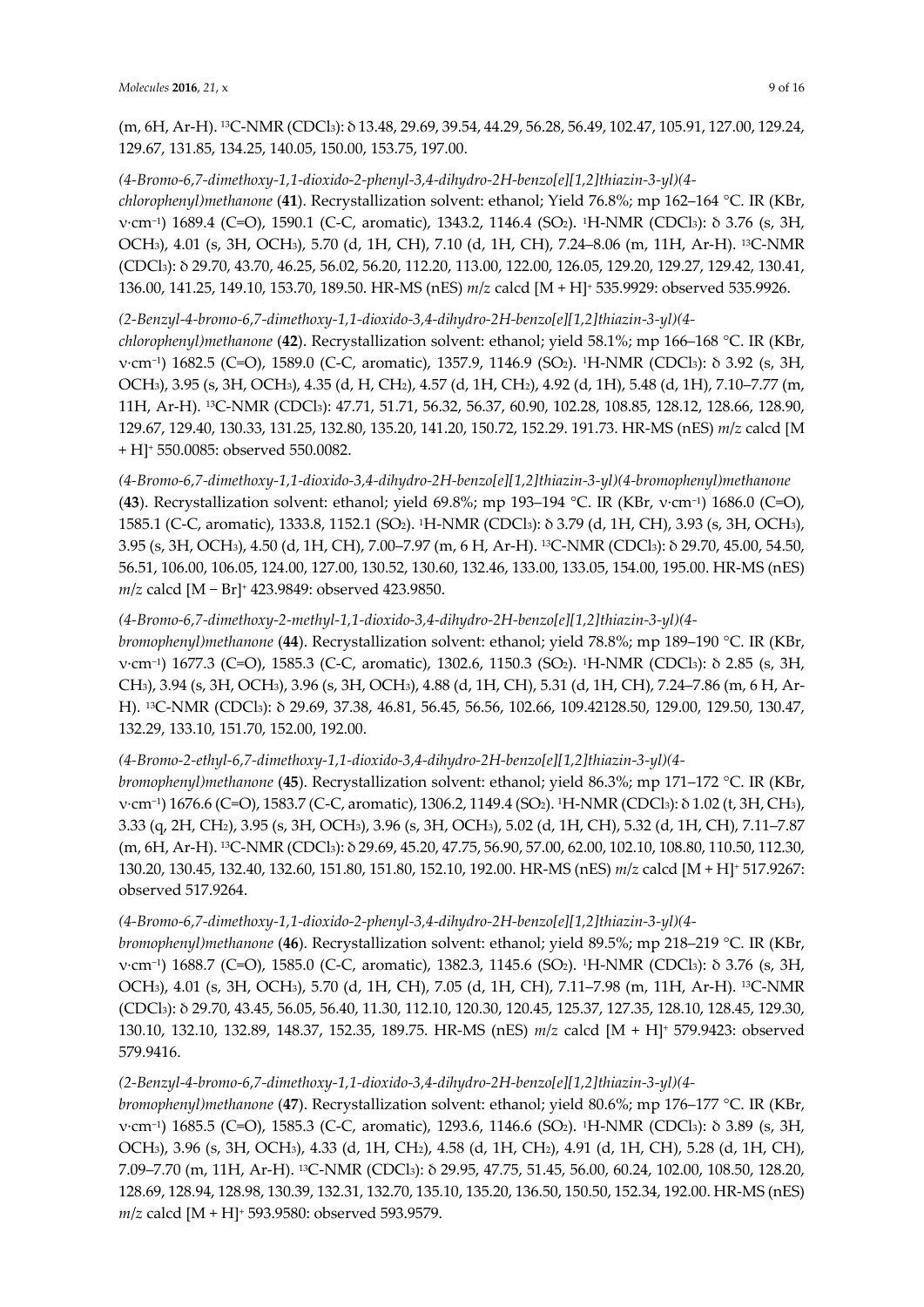*(6,7-Dimethoxy-1,1-dioxido-2H-benzo[e][1,2]thiazin-3-yl)(4-fluorophenyl)methanone* (**48**). Recrystallization solvent: ethanol; yield 58.0%; mp 249–250 °C. IR (KBr, v·cm<sup>-1</sup>) 1638.2 (C=O), 1597.3 (C-C, aromatic), 1363.4, 1152.7 (SO2). 1H-NMR (CDCl3): δ 3.93 (s, 3H, OCH3), 4.01 (s, 3H, OCH3), 6.86– 7.84 (m, 7H, Ar-H), 8.2 (broad singlet, 1H, NH (exchangeable with D2O). HR-MS (nES) *m*/*z* calcd [M + H]+ 534.0381: observed 534.0376.

# *(4-Bromo-6,7-dimethoxy-2-methyl-1,1-dioxido-3,4-dihydro-2H-benzo[e][1,2]thiazin-3-yl)(4-*

*fluorophenyl)methanone* (**49**). Recrystallization solvent: ethanol; yield 85.7%; mp 195–196 °C. IR (KBr, ν·cm−1) 1685.3 (C=O), 1598.0 (C-C, aromatic), 1325.1, 1146.5 (SO2). 1H-NMR (CDCl3): δ 2.10 (s, 3H, CH3), 3.90 (s, 3H, OCH3), 3.91 (s, 3H, OCH3), 4.84 (d, 1H, CH), 5.30 (d, 1H, CH), 7.10–8.00 (m, 6H, Ar-H). 13C-NMR (CDCl3): δ 29.70, 37.25, 46.25, 56.44, 56.50, 103.56, 110.65, 116.15, 117.50, 128.00, 129.67, 131.45, 132.00, 150.50, 152.00, 192.00. HR-MS (nES) *m*/*z* calcd [M + H]+ 458.0068: observed 458.0063.

## *(4-Bromo-2-ethyl-6,7-dimethoxy-1,1-dioxido-3,4-dihydro-2H-benzo[e][1,2]thiazin-3-yl)(4-*

*fluorophenyl)methanone* (**50**). Recrystallization solvent: ethanol; yield 95.3%; mp 190–191 °C. IR (KBr, ν·cm−1) 1693.4 (C=O), 1598.3 (C-C, aromatic), 1345.8, 1185.0 (SO2). 1H-NMR (CDCl3): δ 3.92 (s, 3H, OCH3), 3.97 (s, 3H, OCH3), 5.50 (d, 1H, CH), 6.50 (d, 1H, CH), 6.85–8.10 (m, 6H, Ar-H). 13C-NMR (CDCl3): δ 16.00, 25.00, 29.70, 38.00, 43.50, 57.00, 110.05, 111.00, 117.00, 117.03, 117.05, 124.00, 131.76, 131.790, 132.00, 164.00, 192.00. HR-MS (nES) *m*/*z* calcd [M + H]+ 472.0224: observed 472.0212.

## *(4-Bromo-6,7-dimethoxy-1,1-dioxido-2-phenyl-3,4-dihydro-2H-benzo[e][1,2]thiazin-3-yl)(4-*

*fluorophenyl)methanone* (**51**). Recrystallization solvent: ethanol; yield 85.2%; mp 170–171 °C. IR (KBr, ν·cm−1) 1688.9 (C=O), 1598.8 (C-C, aromatic), 1382.7, 1146.8 (SO2). 1H-NMR (CDCl3): δ 3.76 (s, 3H, OCH3), 3.94 (s, 3H, OCH3), 5.71 (d, 1H, CH), 7.12 (d, 1H, CH), 7.24–8.16 (m, 11H, Ar-H). 13C-NMR (CDCl3): δ 29.45, 43.75, 56.34, 56.78, 11.10, 112.25, 116.10, 122.00, 122.30, 125.95, 129.30, 129.46, 130.00, 130.80, 131.30, 131.57, 132.00, 152.40, 189.75. HR-MS (nES) *m*/*z* calcd [M + H]+ 520.0224: observed 520.0218.

## *(2-Benzyl-4-bromo-6,7-dimethoxy-1,1-dioxido-3,4-dihydro-2H-benzo[e][1,2]thiazin-3-yl)(4-*

*fluorophenyl)methanone* (**52**). Recrystallization solvent: ethanol; yield 87.7%; mp 173–174 °C. IR (KBr, ν·cm−1) 1683.6 (C=O), 1596.9 (C-C, aromatic), 1356.5, 1147.3 (SO2). 1H-NMR (CDCl3): δ 3.90 (s, 3H, OCH3), 3.96 (s, 3H, OCH3), 4.38 (d, 1H, CH2), 4.60 (d, 1H, CH2), 4.98 (d, 1H, CH), 5.31 (d, 1H, CH), 7.10–7.89 (m, 11H, Ar-H). 13C-NMR (CDCl3): δ 29.95, 47.96, 51.87, 56.21, 56.35, 102.35, 109.00, 116.20, 116.25, 128.00, 128.67, 128.94, 130.05, 131.00, 131.50, 132.00, 135.10, 151.58, 152.00, 192.00. HR-MS (nES) *m*/*z* calcd [M + H]+ 534.0381: observed 534.0376.

*(4-Bromo-6,7-dimethoxy-1,1-dioxido-3,4-dihydro-2H-benzo[e][1,2]thiazin-3-yl)(3-chlorophenyl)methanone* (**53**). Recrystallization solvent: ethanol; yield 53.5%; mp 181–182 °C. IR (KBr, ν·cm−1) 1686.0 (C=O), 1594.0 (C-C, aromatic), 1328.8, 1149.9 (SO2). 1H-NMR (CDCl3): δ 3.81 (d, 1H, CH), 3.94 (s, 3H, OCH3), 3.96 (s, 3H, OCH3), 4.50 (d, 1H, CH), 7.01–8.04 (m, 6H, Ar-H). 13C-NMR (CDCl3): δ 45.95, 55.22, 56.51, 56.85, 104.19, 106.65, 127.33, 128.33, 128.84, 129.50, 130.41, 134.51, 135.49, 136.40, 151.44, 154.07, 188.26.

## *(3-Chlorophenyl)(6,7-dimethoxy-2-methyl-4-(methylamino)-1,1-dioxido-3,4-dihydro-2H-*

*benzo[e][1,2]thiazin-3-yl)methanone* (**54**). Recrystallization solvent: ethanol; yield 77.0%; mp 176–177 °C. IR (KBr, ν·cm−1) 1600.9 (C=O), 1505.3 (C-C, aromatic), 1381.1, 1136.4 (SO2). 1H-NMR (CDCl3): δ 2.63 (s, 3H,=3), 2.82 (s, 3H, CH3), 3.93 (s, 3H, OCH3), 3.97 (s, 3H, OCH3), 5.11 (d, 1H, CH), 5.55 (s, 1H, CH), 6.77–7.66 (m, 6H, Ar-H), 11.28, (broad singlet, 1H, NH (exchangeable with D2O). 13C-NMR (CDCl3): δ 29.06, 30.25, 31.84, 56.48, 56.48, 90.98, 111.71, 112.81, 124.82, 126.97, 126.97, 129.57, 130.79, 135.25, 142.00, 149.40, 153.45, 166.00, 186.00. HR-MS (nES) *m*/*z* calcd [M + H]+ 425.0932: observed 425.0927.

## *(4-Bromo-2-ethyl-6,7-dimethoxy-1,1-dioxido-3,4-dihydro-2H-benzo[e][1,2]thiazin-3-yl)(3-*

*chlorophenyl)methanone* (**55**). Recrystallization solvent: ethanol; yield 67.8%; mp 141–142 °C. IR (KBr, ν·cm−1) 1688.6 (C=O), 1590.7 (C-C, aromatic), 1300.1, 1143.6 (SO2). 1H-NMR (CDCl3): δ 1.04 (t, 3H, CH3), 3.35 (q, 2H, CH2), 3.94 (s, 3H, OCH3), 3.96 (s, 3H, OCH3), 5.02 (d, 1H, CH), 5.32 (d, 1H, CH), 7.18–7.98 (m, 6H, Ar-H). 13C-NMR (CDCl3): δ 12.65, 45.75, 47, 38, 56.43, 56.75, 61.71, 102.37, 109.07, 127.06,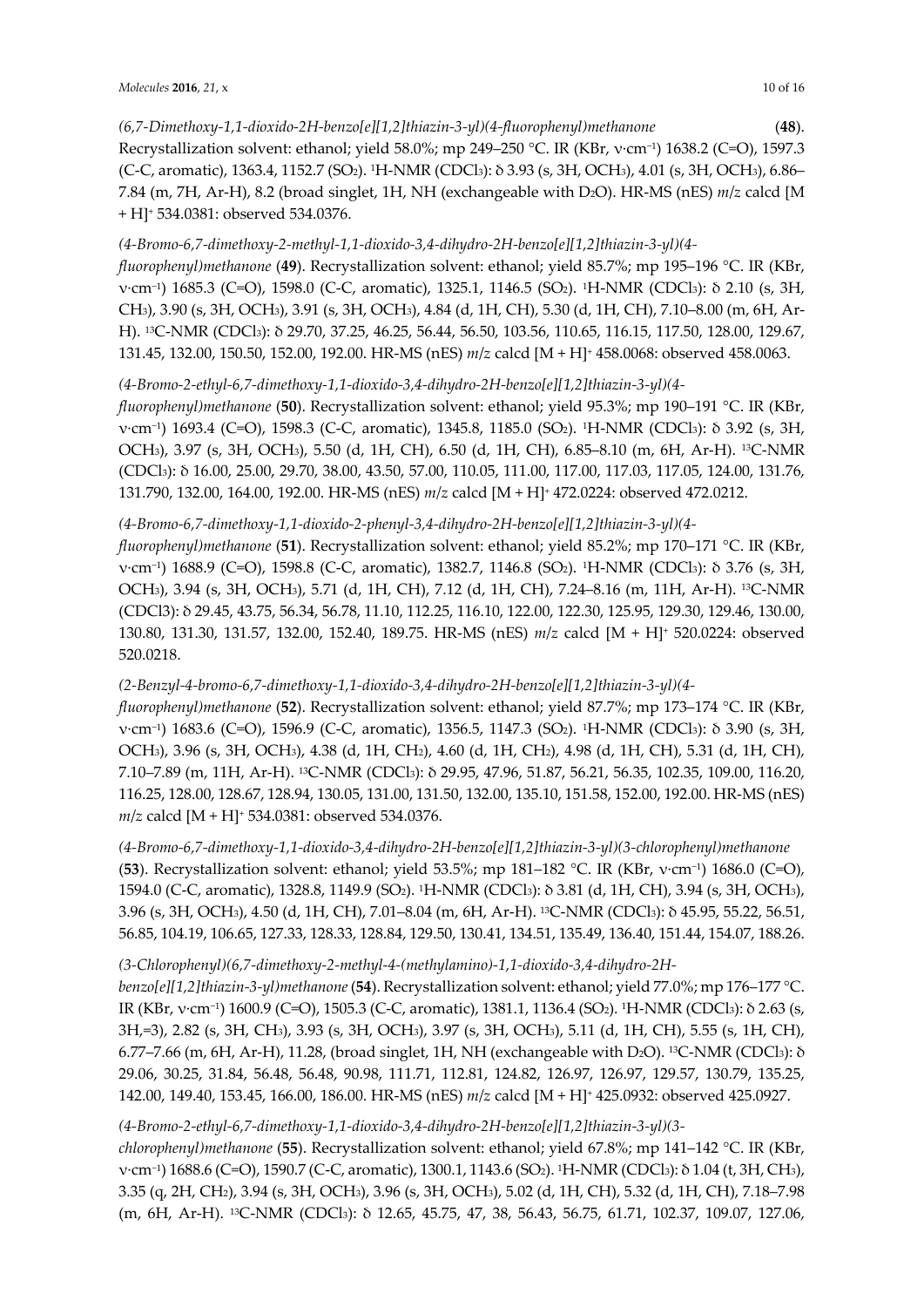129.03, 129.91, 130.33, 131.50, 132.50, 134.20, 134.70, 150.87, 152.34, 191.82. HR-MS (nES) *m*/*z* calcd [M + H]+ 487.9929: observed 487.9923.

#### *(4-Bromo-6,7-dimethoxy-1,1-dioxido-2-phenyl-3,4-dihydro-2H-benzo[e][1,2]thiazin-3-yl)(3-*

*chlorophenyl)methanone* (**56**). Recrystallization solvent: ethanol; yield 78.9%; mp 229–230 °C. IR (KBr, ν·cm−1) 1701.3 (C=O), 1595.8 (C-C, aromatic), 1337.2, 1140.8 (SO2). 1H-NMR (CDCl3): δ 3.84 (s, 3H, OCH3), 3.96 (s, 3H, OCH3), 5.40 (d, 1H, CH), 5.80 (d, 1H, CH), 6.90–7.42 (m, 11H, Ar-H). 13C-NMR (CDCl3): δ 47.90, 56.37, 56.90, 63.54, 102.97, 107.62, 125.74, 126.78, 128.74, 128.90, 129.78, 130.28, 131.50, 132.00, 134.10, 134.20, 136.50, 138.00, 151.20, 153.12. HR-MS (nES) *m*/*z* calcd [M + H]+ 535.9929: observed 535.9925.

## *(2-Benzyl-4-bromo-6,7-dimethoxy-1,1-dioxido-3,4-dihydro-2H-benzo[e][1,2]thiazin-3-yl)(3-*

*chlorophenyl)methanone* (**57**). Recrystallization solvent: ethanol; yield 74.4%; mp 154–155 °C. IR (KBr, ν·cm−1) 1691.2 (C=O), 1591.8 (C-C, aromatic), 1335.9, 1138.2 (SO2). 1H-NMR (CDCl3): δ 3.90 (s, 3H, OCH3), 3.96 (s, 3H, OCH3), 4.40 (d, 1H, CH2), 4.57 (d, 1H, CH2), 4.97 (d, 1H, CH), 5.27 (d, 1H, CH), 7.10–7.85 (m, 11H, Ar-H). 13C-NMR (CDCl3): δ 47.75, 51.78, 56.35, 56.39, 60.95, 102.31, 108.85, 126.50, 127.69, 128.22, 128.70, 128.93, 130.19, 131.50, 134.17, 134.50, 134.70, 135.30, 135.50, 151.50, 152.10, 192.00. HR-MS (nES) *m*/*z* calcd [M + NH4]+ 567.0351: observed 567.0345.

*(4-Bromo-6,7-dimethoxy-1,1-dioxido-3,4-dihydro-2H-benzo[e][1,2]thiazin-3-yl)(3-bromophenyl)methanone* (**58**). Recrystallization solvent: ethanol; yield 44.5%; mp 177–178 °C. IR (KBr, ν·cm−1) 1685.9 (C=O), 1587.6 (C-C, aromatic), 1328.8, 1149.3 (SO2). 1H-NMR (CDCl3): δ 3.80 (d, 1H, CH), 3.93 (s, 3H, OCH3), 3.95 (s, 3H, OCH3), 4.49 (d, 1H, CH), 7.00–8.19 (m, 6H, Ar-H). 13C-NMR (CDCl3): δ 29.95, 46.10, 55.10, 56.51, 104.10, 106.80, 123.50, 126.40, 127.50, 128.10, 131.35, 131.86, 136.40, 137.24, 151.75, 153.95, 188.10. HR-MS (nES) *m*/*z* calcd [M + HBr]+ 423.9849: observed 423.9850.

# *(3-Bromophenyl)(6,7-dimethoxy-2-methyl-4-(methylamino)-1,1-dioxido-3,4-dihydro-2H-*

*benzo[e][1,2]thiazin-3-yl)methanone* (**59**). Recrystallization solvent: ethanol; yield 76.4%; mp 178–179 °C. IR (KBr, ν·cm−1) 1678.8 (C=O), 1570.4 (C-C, aromatic), 1311.2, 1136.4 (SO2). 1H-NMR (CDCl3): δ 2.63 (s, 3H, CH3), 2.82 (d, 3H, NHCH3), 3.93 (s, 3H, OCH3), 3.97 (s, 3H, OCH3), 5.55 (d, 1H, CH), 6.77 (d, 1H, CH), 7.21–7.84 (m, 6H, Ar-H), 11.31 (broad singlet, 1H, NH (exchangeable with D<sub>2</sub>O). <sup>13</sup>C-NMR (CDCl3): δ 29.68, 29.80, 31.83, 56.49, 56.90, 91.20, 111.69, 112.20, 123.10, 125.32, 126.23, 128.10, 129.93, 133.74, 141.35, 149.45, 152.00, 159.56, 186.34. HR-MS (nES) *m*/*z* calcd [M + H]+ 469.0427: observed 469.0419.

## *(4-Bromo-2-ethyl-6,7-dimethoxy-1,1-dioxido-3,4-dihydro-2H-benzo[e][1,2]thiazin-3-yl)(3-*

*bromophenyl)methanone* (**60**). Recrystallization solvent: ethanol; yield 85.2%; mp 130–131 °C. IR (KBr, ν·cm−1) 1689.3 (C=O), 1590.2 (C-C, aromatic), 1350.4, 1142.9 (SO2). 1H-NMR (CDCl3): δ 1.02 (t, 3H, CH3), 3.36 (q, 2H, CH2), 3.94 (s, 3H, OCH3), 3.96 (s, 3H, OCH3), 5.03 (d, 1H, CH), 5.32 (d, 1H, CH), 7.17–8.14 (m, 6H, Ar-H). 13C-NMR (CDCl3): δ 12.64, 29.69, 45.74, 47.35, 56.43, 61.70, 101.70, 108.00, 122.10, 126.20, 128.20, 130.05, 131.15, 136.05, 137.25, 138.15, 150.25, 152.15, 192.15. HR-MS (nES) *m*/*z* calcd [M + H]+ 531.9423: observed 531.9421.

## *(4-Bromo-6,7-dimethoxy-1,1-dioxido-2-phenyl-3,4-dihydro-2H-benzo[e][1,2]thiazin-3-yl)(3-*

*bromophenyl)methanone* (**61**). Recrystallization solvent: ethanol; yield 80.2%; mp 232–233 °C. IR (KBr, ν·cm−1) 1701.6 (C=O), 1595.3 (C-C, aromatic), 1284.2, 1141.5 (SO2). 1H-NMR (CDCl3): δ 3.85 (s, 3H, OCH3), 3.91 (s, 3H, OCH3), 5.45 (d, 1H, CH), 5.80 (d, 1H, CH), 6.80–7.94 (m, 11H, Ar-H). 13C-NMR (CDCl3): δ 51.93, 56.24, 56.38, 56.48, 62.06, 102.53, 108.04, 127.33, 127.43, 128.17, 129.18, 129.40, 130.03, 132.67, 133.84, 134.86, 138.10, 150.96, 152.97, 196.11. HR-MS (nES) *m*/*z* calcd [M + NH4]+ 596.9689: observed 596.9685.

## *(2-Benzyl-4-bromo-6,7-dimethoxy-1,1-dioxido-3,4-dihydro-2H-benzo[e][1,2]thiazin-3-yl)(3-*

*bromophenyl)methanone* (**62**). Recrystallization solvent: ethanol; Yield 96.9%; mp 167–168 °C. IR (KBr, ν·cm−1) 1690.8 (C=O), 1590.8 (C-C, aromatic), 1334.6, 1137.9 (SO2). 1H-NMR (CDCl3): δ 3.90 (s, 3H, OCH3), 3.91 (s, 3H, OCH3), 4.40 (d, 1H, CH2), 4.56 (d, 1H, CH2), 4.97 (d, 1H, CH), 5.26 (d, 1H, CH),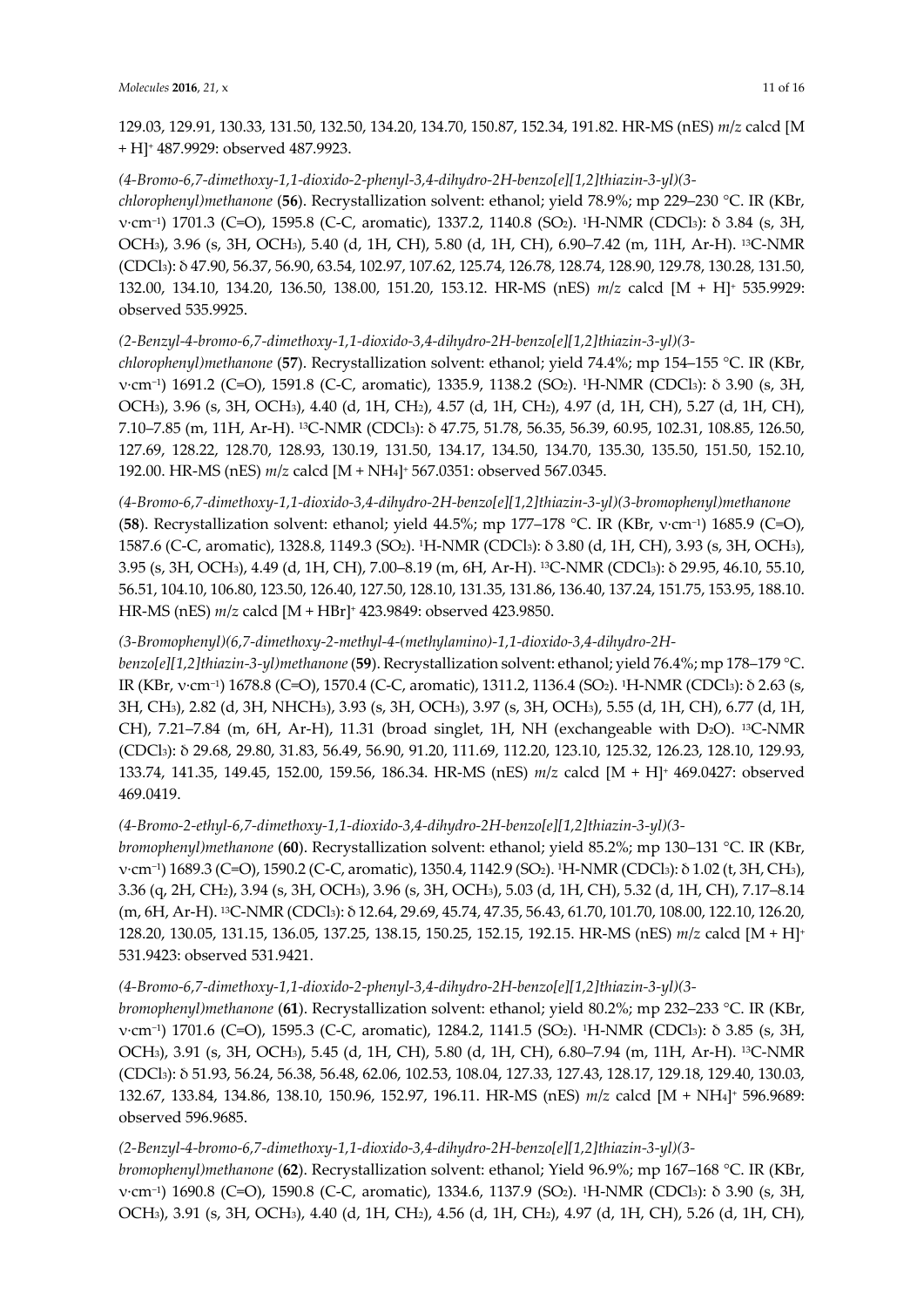7.10–7.96 (m, 11H, Ar-H). 13C-NMR (CDCl3): δ 29.69, 47.72, 56.35, 56.39, 60.97, 102.31, 108.85, 122.80, 127.40, 127.75, 128.24, 128.60, 128.71, 128.93, 130.41, 131.89, 135.10, 136.20, 137.25, 151.45, 152.10, 192.23. HR-MS (nES) *m*/*z* calcd [M + NH4]+ 610.9845: observed 610.9842.

*(4-Bromo-6,7-dimethoxy-1,1-dioxido-3,4-dihydro-2H-benzo[e][1,2]thiazin-3-yl)(2-chlorophenyl)methanone* (**63**). Recrystallization solvent: ethanol; yield 72.8%; mp 185–186 °C. IR (KBr, ν·cm−1) 1696.5 (C=O), 1677.0 (C-C, aromatic), 1337.3, 1153.7 (SO2). 1H-NMR (CDCl3): δ 3.80 (d, 1H, CH), 3.91 (s, 3H, OCH3), 3.95 (s, 3H, OCH3), 4.41 (d, 1H, CH), 6.97–7.53 (m, 6H, Ar-H). 13C-NMR (CDCl3): δ 29.70, 47.50, 56.49, 56.51, 104.00, 106.00, 122.00, 125.00, 126.50, 130.79, 133.90, 147.50, 153.50, 160.0, 161.90, 192.00.

*(2-Chlorophenyl)(6,7-dimethoxy-2-methyl-4-(methylamino)-1,1-dioxido-3,4dihydro-2H-benzo[e][1,2]thiazin-3-yl)methanone* (**64**). Recrystallization solvent: ethanol; yield 65.4%; mp 118–119 °C. IR (KBr, ν·cm−1) 1602.0 (C=O), 1568.8 (C-C, aromatic), 1309.7, 1147.6 (SO2). 1H-NMR (CDCl3): δ 2.56 (s, 3H, CH3), 2.81 (s, 3H, CH3), 3.92 (s, 3H, OCH3), 3.95 (s, 3H, OCH3), 4.91 (d, 1H, CH), 5.26 (s, 1H, CH), 7.24–7.52 (m, 6H, Ar-H), 6.76, (broad singlet, 1H, NH. 13C-NMR (CDCl3): δ 27.80, 32.00, 56.50, 57.50, 95.00, 101.00, 101.90, 111.00, 112.00, 126.00, 127.00, 129.92, 130.00, 131.00, 132.00, 164.00, 190.00. HR-MS (nES) *m*/*z* calcd [M + H]+ 425.0932: observed 425.0928.

# *(4-Bromo-2-ethyl-6,7-dimethoxy-1,1-dioxido-3,4-dihydro-2H-benzo[e][1,2]thiazin-3-yl)(2-*

*chlorophenyl)methanone* (**65**). Recrystallization solvent: ethanol; yield 48.2%; mp 129–131 °C. IR (KBr, ν·cm−1) 1701.3 (C=O), 1589.9 (C-C, aromatic), 1383.4, 1141.1 (SO2). 1H-NMR (CDCl3): δ 1.31 (t, 3H, CH3), 3.44 (q, 2H, CH2), 3.82 (s, 3H, OCH3), 3.95 (s, 3H, OCH3), 5.29 (d, 1H, CH), 5.44 (d, 1H, CH), 6.86–7.74 (m, 6H, Ar-H). 13C-NMR (CDCl3): δ 45.04, 51.63, 52.98, 56.01, 61.49, 62.44, 102.36, 10258, 108.08, 108.72, 127.04, 127.09, 127.68, 130.93, 132.95, 150.85, 152.44, 152.92, 193.34. HR-MS (nES) *m*/*z* calcd [M + H]+ 487.9927: observed 487.9918.

# *(4-Bromo-6,7-dimethoxy-1,1-dioxido-2-phenyl-3,4-dihydro-2H-benzo[e][1,2]thiazin-3-yl)(2-*

*chlorophenyl)methanone* (**66**). Recrystallization solvent: ethanol; yield 84.2%; mp 209–210 °C. IR (KBr, ν·cm−1) 1710.0 (C=O), 1587.7 (C-C, aromatic), 1304.6, 1144.7 (SO2). 1H-NMR (CDCl3): δ 3.96 (s, 3H, OCH3), 3.98 (s, 3H, OCH3), 5.52 (d, 1H, CH), 5.80 (d, 1H, CH), 6.80–7.94 (m, 11H, Ar-H). 13C-NMR (CDCl3): δ 29.70, 52.05, 56.42, 56.46, 102.45, 108.20, 126.36, 126.78, 127.14, 127.56, 127.85, 128.45, 129.56, 130.04, 132.05, 133.56, 137.34, 136.00, 150.78, 153.45, 196.67. HR-MS (nES) *m*/*z* calcd [M + H]+ 535.9929 535: observed 535.9924.

# *(2-Benzyl-4-bromo-6,7-dimethoxy-1,1-dioxido-3,4-dihydro-2H-benzo[e][1,2]thiazin-3-yl)(2-*

*chlorophenyl)methanone* (**67**). Recrystallization solvent: ethanol; yield 90.8%; mp 156–157 °C. IR (KBr, ν·cm−1) 1692.5 (C=O), 1592.0 (C-C, aromatic), 1342.2, 1140.2 (SO2). 1H-NMR (CDCl3): δ 3.89 (s, 3H, OCH3), 3.95 (s, 3H, OCH3), 4.45 (d, 1H, CH2), 4.70 (d, 1H, CH2), 5.05 (d, 1H, CH), 5.28 (d, 1H, CH), 7.01–7.42 (m, 11H, Ar-H). 13C-NMR (CDCl3): δ 29.70, 50.75, 52.52, 56.38, 60.45, 102.34, 108.25, 126.50, 127.34, 128.50, 128.78, 129.04, 129.42, 130.87, 131.50, 132.23, 135.60, 135.80, 136.00, 150.70, 152.10, 194.00. HR-MS (nES) *m*/*z* calcd [M + NH4]+ 567.0351: observed 567.0342.

*(4-Bromo-6,7-dimethoxy-1,1-dioxido-3,4-dihydro-2H-benzo[e][1,2]thiazin-3-yl)(2-bromophenyl)methanone* (**68**). Recrystallization solvent: ethanol; yield 56.6%; mp 183–184 °C. IR (KBr, ν·cm−1) 1696.7 (C=O), 1676.3 (C-C, aromatic), 1336.3, 1153.2 (SO2). 1H-NMR (CDCl3): δ 3.85 (s, 3H, OCH3), 3.91 (s, 3H, OCH3), 5.45 (d, 1H, CH), 5.78 (d, 1H, CH) 6.98–7.93 (m, 6H, Ar-H). 13C-NMR (CDCl3): δ 29.70, 47.96, 56.41, 63.53, 102.97, 107.62, 124.10, 125.74, 127.21, 128.00, 129.79, 130.50, 131.65, 137.26. 138.05, 150.12, 190.45. HR-MS (nES) *m*/*z* calcd [M − Br]+ 423.9849: observed 423.9849.

# *(2-Bromophenyl)(6,7-dimethoxy-2-methyl-4-(methylamino)-1,1-dioxido-3,4-dihydro-2H-*

*benzo[e][1,2]thiazin-3-yl)methanone* (**69**). Recrystallization solvent: ethanol; yield 75.2%; mp 122–123 °C. IR (KBr, ν·cm−1) 1737.9 (C=O), 1655.7 (C-C, aromatic), 1383.0, 1147.1 (SO2). 1H-NMR (CDCl3): δ 2.55 (s, 3H, CH3), 2.83 (s, 3H, CH3), 3.93 (s, 3H, OCH3), 3.95 (s, 3H, OCH3), 4.80 (d, 1H, CH), 5.16 (s, 1H, CH), 6.77–7.53 (m, 6H, Ar-H), 11.35, (broad singlet, 1H, NH (exchangeable with D2O). 13C-NMR (CDCl3): δ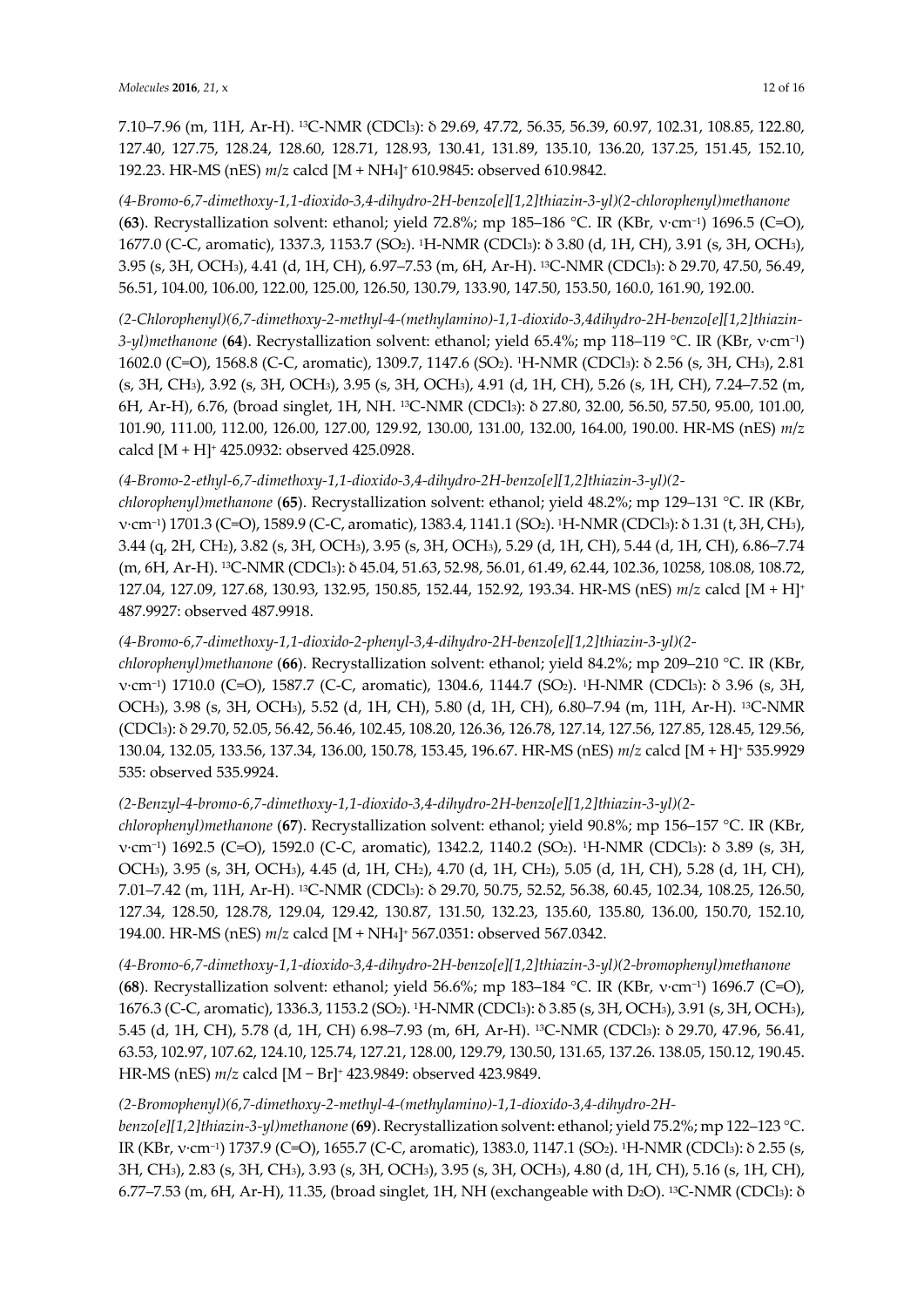29.31, 29.78, 31.82, 56.51, 56.58, 94.73, 11.70, 112.76, 118.00, 127.44, 128.79, 129.40, 130.21, 130.75, 133.01, 143.45, 148.12, 151.75, 164.91, 192.30. HR-MS (nES) *m*/*z* calcd [M + H]+ 469.0427: observed 469.0418.

#### *(4-Bromo-2-ethyl-6,7-dimethoxy-1,1-dioxido-3,4-dihydro-2H-benzo[e][1,2]thiazin-3-yl)(2-*

*bromophenyl)methanone* (**70**). Recrystallization solvent: ethanol; yield 69.3%; mp 129–130 °C. IR (KBr, ν·cm−1) 1689.5 (C=O), 1590.1 (C-C, aromatic), 1350.4, 1142.8 (SO2). 1H-NMR (CDCl3): δ 1.05 (t, 3H, CH3), 3.35 (q, 2H, CH2), 3.89 (s, 3H, OCH3), 3.95 (s, 3H, OCH3), 5.03 (d, 1H, CH), 5.29 (d, 1H, CH), 7.19–8.15 (m, 6H, Ar-H). 13C-NMR (CDCl3): 12.64, 45.73, 47.34, 56.35, 56.41, 61.69, 102.35, 109.05, 123.37, 127.48, 129.89, 130.53, 131.94, 132.20, 136.00, 137.08, 150.85, 152.32, 191.72.

#### *(4-Bromo-6,7-dimethoxy-1,1-dioxido-2-phenyl-3,4-dihydro-2H-benzo[e][1,2]thiazin-3-yl)(2-*

*bromophenyl)methanone* (**71**). Recrystallization solvent: ethanol; yield 96.8%; mp 210–211 °C. IR (KBr, ν·cm−1) 1709.5 (C=O), 1588.1 (C-C, aromatic), 1305.1, 1144.7 (SO2). 1H-NMR (CDCl3): δ 3.96 (s, 3H, OCH3), 3.98 (s, 3H, OCH3), 5.52 (d, 1H, CH), 5.79 (d, 1H, CH), 7.24–7.62 (m, 11H, Ar-H). 13C-NMR (CDCl3): δ 29.69, 51.96, 56.42, 56.51, 102.45, 108.23, 119.50, 126.60, 126.85, 127.25, 127.45, 128.85, 128.95, 130.06, 132.32, 132.85, 134.23, 138.45, 151.50, 151.80, 196.10. HR-MS (nES) *m*/*z* calcd [M + H]+ 579.9423: observed 579.9423.

#### *(2-Benzyl-4-bromo-6,7-dimethoxy-1,1-dioxido-3,4-dihydro-2H-benzo[e][1,2]thiazin-3-yl)(2-*

*bromophenyl)methanone* (**72**). Recrystallization solvent: ethanol; yield 81.6%; mp 123–125 °C. IR (KBr, ν·cm−1) 1690.6 (C=O), 1590.4 (C-C, aromatic), 1334.3, 1137.9 (SO2). 1H-NMR (CDCl3): δ 3.89 (s, 3H, OCH3), 3.96 (s, 3H, OCH3), 4.39 (d, 1H, CH2), 4.55 (d, 1H, CH2), 4.97 (d, 1H, CH), 5.27 (d, 1H, CH), 7.10–7.96 (m, 11H, Ar-H). 13C-NMR (CDCl3): 47.72, 51.74, 56.34, 56.38, 60.97, 102.30, 108.83, 123.80, 127.37, 128.21, 128.68, 128.89, 130.40, 131.85, 135.00, 135.60, 140.10, 150.74, 152.32, 191.62. HR-MS (nES) *m*/*z* calcd [M + H]+ 593.9580: observed 593.9578.

#### *4.6. Antimicrobial Activity*

For determining the antibacterial activities, the synthesized compounds were dissolved in DMSO (20 mg/mL). Broth dilution method in a 96 wells micro-titre plate was used to test the compounds (**27**–**72**) [6]. Mueller Hinton Broth was used as diluents in the wells of the micro-titre plate. The dilutions were prepared at the required quantities of 600, 500, 400, 200, 100, 50, 25, 12.5 µg/mL. Equal volume of bacterial culture was added to it after comparing it with 0.5 McFarland standard and incubated at 37 °C for 16 to 18 h on a rotary shaker at 150 rpm [39]. Plates were then examined for the turbidity as an indicator of growth and the absorbance was taken with the help of ELISA reader at 590 nm [40]. First well that appeared having zero absorbance was taken to be the MIC (Minimum inhibitory concentration) [8]. This was followed by an MTT assay for confirmation. Streptomycin was used as a reference control at concentrations of 50, 25, 12.5, 6.25, 3.12, 1.56, 0.78, 0.39 µg/mL. Streptomycin is a broad spectrum antibiotic which inhibits the growth of both Grampositive and Gram-negative bacteria and has been widely used as a reference [41,42]. In order to ensure that the solvent had no effect on bacterial growth, a control test was also performed containing inoculated broth supplemented with different concentrations (1%–16%) of DMSO. All the tests were performed in triplicates.

The MBC (minimum bactericidal concentration) was determined by sub culturing the preparations that have shown no evidence of growth on Mueller Hinton Agar in neat and dilutions of 1:10 and 1:100. A colony-forming unit (CFU) count was done for the agar plates and the dilution that gave 99.9% reduction to the original inoculum was considered to be the MBC.

All the compounds were tested for their in vitro growth inhibitory activity against different bacteria. The bacterial strains used were *Bacillus subtilis* ATCC 6633 and *Staphylococcus aureus* ATCC 6538 as Gram-positive bacteria and *Salmonella typhimurium* ATCC 14028 (*Salmonella enterica*) and *Proteus vulgaris* ATCC 13315 as Gram-negative bacteria. *Staphylococcus aureus* is a clinically important pathogen as it causes various types of infections [43] and *Bacillus subtilis* was used as a model organism as it belongs to the same group as pathogenic *Bacillus anthracis* species [44]. *Salmonella typhimurium* is clinically important as it can cause enteritis. *Proteus vulgaris* has been isolated from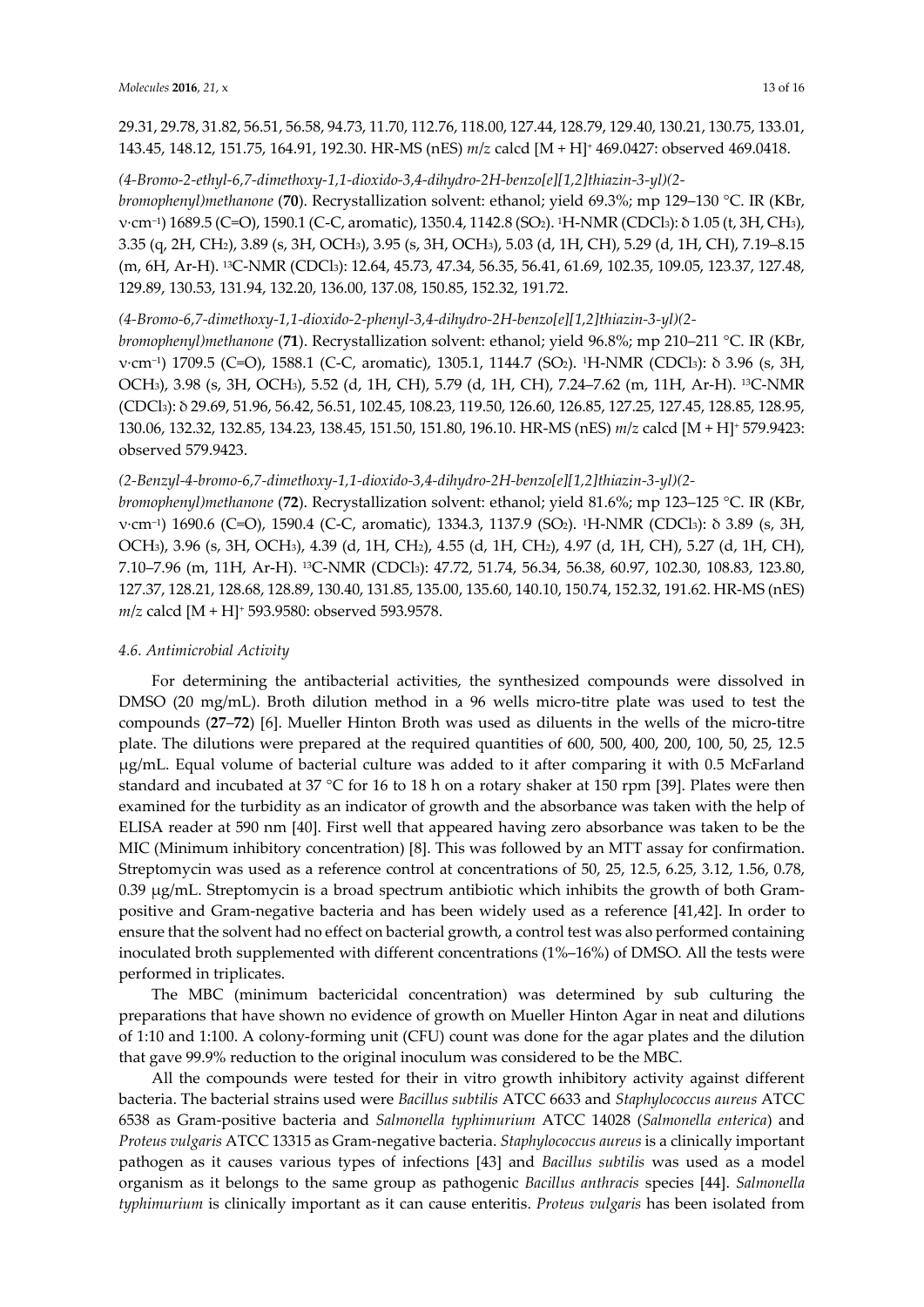long term care facilities and hospitals and from immunocompromised patients. The strains used in this study were obtained from culture collection of University of Hertfordshire.

**Supplementary Materials:** The supplementary materials are available online at www.mdpi.com/link.

**Acknowledgments:** Authors are grateful to Virendra P. Shah for assistance with some of the synthetic work. The authors are grateful to the University of Hertfordshire for providing funds for Open Access.

**Author Contributions:** C.P., M.G. and J.P.B. planned, designed and carried out the synthetic and microbiological screening work, discussed results, wrote and reviewed the manuscript. M.S., J.F., A.P.H. and J.P.B. contributed with the collection and analysis of the spectral data. L.M. performed the crystallography studies.

**Conflicts of Interest:** The authors declare no conflict of interest.

#### **References**

- 1. Webb, G.F.; D'Agata, E.M.C.; Magal, P.; Ruan, S. A model of anti biotic-resistant bacterial epidemics in hospitals. *Proc. Nat. Acad. Sci. USA* **2005**, *102*, 13343–13348.
- 2. Rasmussen, R.V.; Fowler, V.G., Jr.; Skov, R.; Bruun, N.E. Future challenges and treatment of *Staphylococcus aureus* bacteremia with emphasis on MRSA. *Future Microbiol.* **2011**, *6*, 43–56.
- 3. Yew, W.W.; Lange, C.; Leung, C.C. Treatment of tuberculosis: Update 2010. *Eur. Respir. J.* **2011**, *37*, 441–462.
- 4. Polshettiwar, V.; Varma, R.S. Greener and expeditious synthesis of bioactive heterocycles using microwave irradiation. *Pure Appl. Chem.* **2008**, *80*, 777–790.
- 5. Maheshwari, M.; Goyal, A. A review: Synthesis and medicinal importance of 1,4-benzothiazine analogs. *Asian J. Pharm. Clin. Res.* **2015**, *8*, 41–46.
- 6. Bariş, Ö.; Güllüce, M.; Şahin, F.; Özer, H.; Kiliç, H.; Özkan, H.; Sökmen, M.; Özbek, T. Biological activities of the essential oil and methanol extract of *Achillea biebersteinii* Afan. (Asteraceae). *Turk. J. Biol.* **2006**, *30*, 65– 73.
- 7. Buwa, L.V.; Afolayan, A.J. Antimicrobial activity of some medicinal plants used for the treatment of tuberculosis in the Eastern Cape Province, South Africa. *Afr. J. Biotechnol.* **2009**, *8*, 6683–6687.
- 8. Salie, F.; Eagles, P.F.K.; Leng, H.M.J. Preliminary antimicrobial screening of four South African Asteraceae species. *J. Ethnopharmacol.* **1996**, *52*, 27–33.
- 9. Weeks, P.D.; Vinick, F.J.; Breitenbach, R.; Jung, S. Efficient synthesis of 2-methyl-4-hydroxy-2*h*-1,2 benzothiazine 1,1-dioxides. *J. Org. Chem.* **1983**, *48*, 3601–3603.
- 10. Tani, J.; Yamada, Y.; Ochiai, T.; Ishida, R.; Inoue, I.; Oine, T. Studies on biologically-active halogenated compounds.2. Chemical modification of 6-amino-2-fluoromethyl-3-(ortho-tosyl)-4(3H)-quinazolinone and the CNS depressant activities of related compounds. *Chem. Pharm. Bull.* **1979**, *27*, 2675–2687.
- 11. Tani, J.; Yamada, Y.; Oine, T.; Ochiai, T.; Ishida, R.; Inoue, I. Studies on biologically-active halogenated compounds.1. Synthesis and central nervous-system despressant activity of 2-(fluoromethyl)-3-aryl-4(3H) quinazolinone derivatives. *J. Med. Chem.* **1979**, *22*, 95–99.
- 12. Lopatina, K.I.; Artemenko, G.N.; Sokolova, T.V.; Avdulov, N.A.; Zagorevskii, V.A. Synthesis and pharmacological activity of benzothiazine derivatives. *Pharm. Chem. J.* **1982**, *16*, 110–113.
- 13. Niewiadomy, A.; Matysiak, J.; Karpinska, M.M. Synthesis and anticancer activity of new 2-aryl-4*H*-3,1 benzothiazines. *Arch. Pharm.* **2011**, *344*, 224–230.
- 14. Al-Hiari, Y.M.; Qaisi, A.M.; Abu Shuheil, M.Y.; El-Abadelah, M.M.; Voelter, W. Synthesis and antibacterial potency of 4-methyl-2,7-dioxo-1,2,3,4,7,10-hexahydropyrido[2,3-*f*]quinoxaline-8-carboxylic acid, selected [a]-fused heterocyles and acyclic precursors. *Z. Naturforsch. Sect. B J. Chem. Sci.* **2007**, *62*, 1453–1458.
- 15. Wells, G.J.; Tao, M.; Josef, K.A.; Bihovsky, R. 1,2-Benzothiazine 1,1-dioxide P-2-P-3 peptide mimetic aldehyde calpain I inhibitors. *J. Med. Chem.* **2001**, *44*, 3488–3503.
- 16. Deshmukh, M.B.; Deshmukh, S.A.; Jagtap, S.S.; Mulik, A.R. Synthesis and study of biological activity of some new 1,4-benzothiazines. *Indian J. Chem.* **2007**, *46B*, 852–859.
- 17. Martinez, A.; Gil, C. Chapter 9: Heterocycles containing nitrogen and sulfur as potent biologically active scaffolds. In *Privileged Scaffolds in Medicinal Chemistry: Design, Synthesis, Evaluation*; The Royal Society of Chemistry: London, UK, 2016; pp. 231–261.
- 18. Mor, S.; Nagoria, S. Efficient and convenient synthesis, characterization, and antimicrobial evaluation of some new tetracyclic 1,4-benzothiazines. *Synth. Commun.* **2016**, *46*, 169–178.
- 19. Mor, S.; Pahal, P.; Narasimhan, B. Synthesis, characterization, antimicrobial activities and QSAR studies of some 10a-phenylbenzo[*b*]indeno[1,2-*e*][1,4]thiazin-11(10a*H*)-ones. *Eur. J. Med. Chem.* **2012**, *53*, 176–189.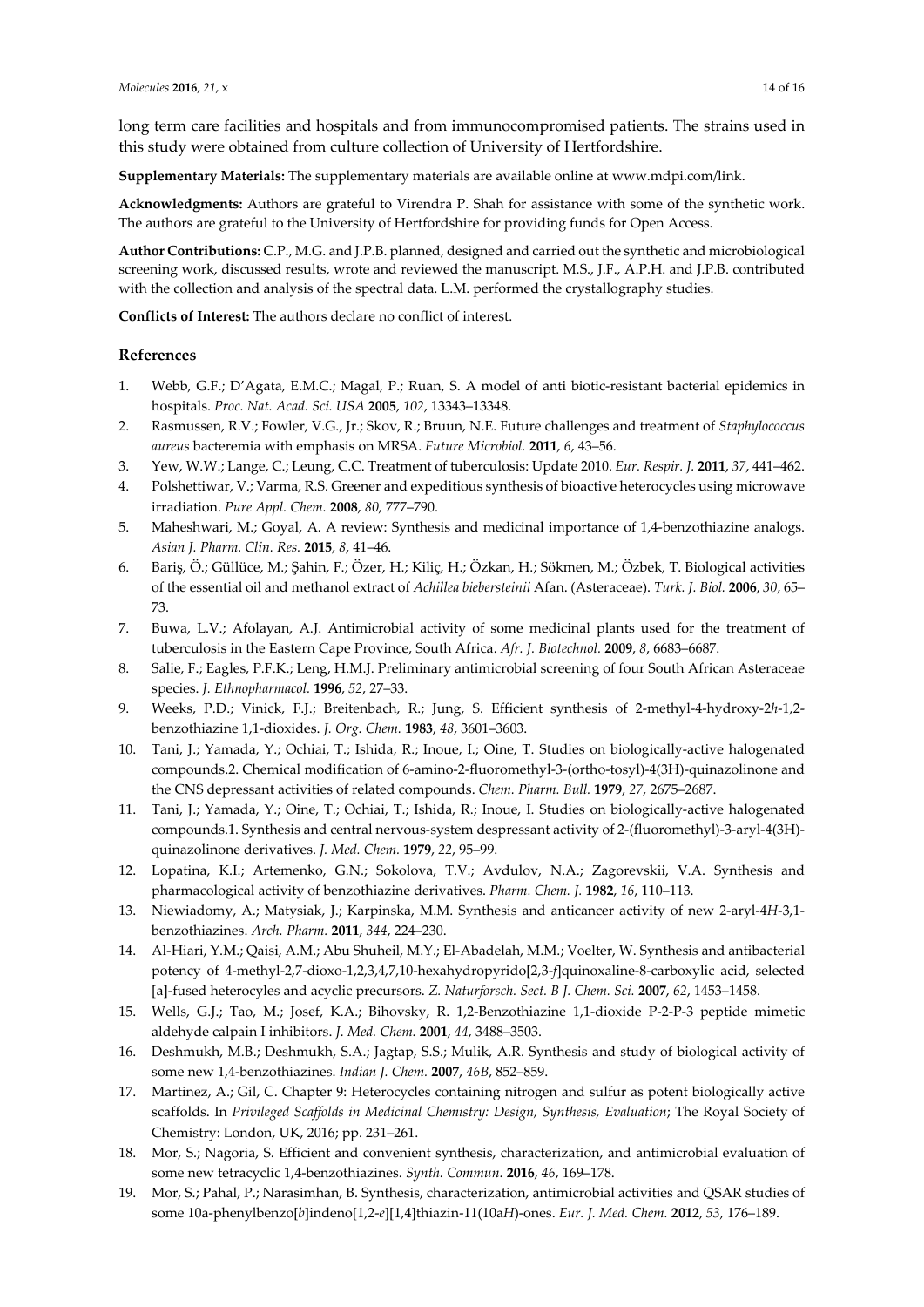- 20. Rathod, A.K. A microwave-assisted synthesis of some new benzothiazines derivatives and their antimicrobial activity. *Int. J. Pharm. Sci. Rev. Res.* **2013**, *18*, 47–49.
- 21. Carty, T.J.; Eskra, J.D.; Lombardino, J.G.; Hoffman, W.W. Piroxicam, a potent inhibitor of prostaglandin production in cell-culture—Structure-activity-study. *Prostaglandins* **1980**, *19*, 51–59.
- 22. Zia-ur-Rehman, M.; Choudary, J.A.; Elsegood, M.R.J.; Siddiqui, H.L.; Khan, K.M. A facile synthesis of novel biologically active 4-hydroxy-*N*′-(benzylidene)-2*H*-benzo[*e*][1,2]thiazine-3-carbohydrazide 1,1-dioxides. *Eur. J. Med. Chem.* **2009**, *44*, 1311–1316.
- 23. Ukrainets, I.V.; Petrushova, L.A.; Dzyubenko, S.P.; Liu, Y. 2,1-Benzothiazine 2,2-Dioxides. 4\*. synthesis, structure, and analgesic properties of 4-Hydroxy-1-Methyl-2,2-Dioxo-*n*-(pyridin-2-yl)-1h-2λ6,1- Benzothiazine-3-Carboxamides. *Chem. Heterocycl. Compd.* **2014**, *50*, 564–572.
- 24. Ukrainets, I.V.; Petrushova, L.A.; Dzyubenko, S.P.; Sim, G.; Grinevich, L.A. The effective synthesis of *N* (Arylalkyl)-1-*R*-4-hydroxy-2,2-dioxo-1*H*-2λ6,1-benzothiazine-3-carboxamides as promising analgesics of a new chemical class. *Sci. Pharm.* **2015**, *83*, 549–566.
- 25. Ukrainets, I.V.; Petrushova, L.A.; Davidenko, A.A.; Grinevich, L.A. 4-Hydroxyquinolones-2. 247.4- Hydroxy-2-Oxo-1,2-Dihydroquinoline or 4-Hydroxy-2,2-Dioxo-1*H*-2λ6,1-Benzothiazine? *Chem. Heterocycl. Compd.* **2015**, *50*, 1443–1448.
- 26. Ukrainets, I.V.; Petrushova, L.A.; Dzyubenko, S.P.; Sim, G. 2,1-benzothiazine 2,2-dioxides. 3\*. 4-hydroxy-1-methyl-2,2-dioxo-*n*-(1,3-thiazol-2-yl)-1*H*-2λ6,1-benzothiazine-3-carboxamides—A new group of potential analgetics. *Chem. Heterocycl. Compd.* **2014**, *50*, 103–110.
- 27. Zia-ur-Rehman, M.; Choudary, J.A.; Ahmad, S., An efficient synthesis of 2-alkyl-4-hydroxy-2*H*-1,2 benzothiazine-3-carboxamide-1,1-dioxides. *Bull. Korean Chem. Soc.* **2005,** *26*, 1771–1775.
- 28. Lombardino, J.G., The synthesis of some new 1,2-benzothiazines. *Org. Prep. Proced. Int.* **1980**, *12*, 269–274.
- 29. Bluke, Z.; Sladek, M.; Abel, U.; Kauss, V. Evaluation of an enantioselective synthesis of 6-chloro-3,4 dihydro-2*H*-1,2-benzothiazine-3-carboxylic acid 1,1-dioxide and its derivatives. *Chem. Heterocycl. Compd.*  **2015**, *51*, 187–193.
- 30. Gannarapu, M.R.; Vasamsetti, S.B.; Punna, N.; Royya, N.K.; Pamulaparthy, S.R.; Nanubolu, J.B.; Kotamraju, S.; Banda, N. Synthesis of novel 1,2-benzothiazine 1,1-dioxide-3-ethanone oxime *N*-aryl acetamide ether derivatives as potent anti-inflammatory agents and inhibitors of monocyte-to-macrophage transformation. *Eur. J. Med. Chem.* **2014**, *75*, 143–150.
- 31. Popov, K.; Volovnenko, T.; Volovenko, Y. Novel benzothiazine derivatives via formylation of 2,3-dihydro-4*H*-benzo[*e*][1,4]thiazin-3-on-1,1-dioxide. *J. Heterocycl. Chem.* **2013**, *50*, E217–E220.
- 32. Kacem, Y.; Ben Hassine, B. Efficient synthesis of new imidazo[1,2-*b*][1,2]benzothiazine 4,4-dioxide derivatives via lateral lithiation of *N*-mesitylenesulfonyl hydantoins. *Tetrahedron Lett.* **2012**, *53*, 5608–5610.
- 33. Kumar, N.; Drabu, S.; Mondal, S.C. NSAID's and selectively COX-2 inhibitors as potential chemoprotective agents against cancer. 1st Cancer Update. *Arab. J. Chem.* **2013**, *6*, 1–23.
- 34. Lazer, E.S.; Miao, C.K.; Cywin, C.L.; Sorcek, R.; Wong, H.C.; Meng, Z.; Potocki, I.; Hoermann, M.; Snow, R.J.; Tschantz, M.A.; et al. Effect of structural modification of enol-carboxamide-type nonsteroidal antiinflammatory drugs on COX-2/COX-1 selectivity. *J. Med. Chem.* **1997**, *40*, 980–989.
- 35. Sabatini, S.; Gosetto, F.; Serritella, S.; Manfroni, G.; Tabarrini, O.; Iraci, N.; Brincat, J.P.; Carosati, E.; Villarini, M.; Kaatz, G.W.; et al. Pyrazolo[4,3-*c*][1,2]benzothiazines 5,5-dioxide: A promising new class of *Staphylococcus aureus* NorA efflux pump inhibitors. *J. Med. Chem.* **2012**, *55*, 3568–3572.
- 36. Bassin, J.P.; Frearson, M.J.; Al-Nawwar, K. Novel synthesis of a 2*H*-1,2-benzothiazine-1,1-dioxide derivative. *Synth. Commun.* **2000**, *30*, 3693–3701.
- 37. Ahmad, N.; Zia-Ur-Rehman, M.; Siddiqui, H.L.; Ullah, M.F.; Parvez, M. Microwave assisted synthesis and structure-activity relationship of 4-hydroxy-*N*′-[1-phenylethylidene]-2*H*/2-methyl-1,2-benzothiazine-3 carbohydrazide 1,1-dioxides as anti-microbial agents. *Eur. J. Med. Chem.* **2011**, *46*, 2368–2377.
- 38. Tomar, V.; Bhattacharjee, G.; Kamaluddin; Rajakumar, S.; Srivastava, K.; Puri, S.K. Synthesis of new chalcone derivatives containing acridinyl moiety with potential antimalarial activity. *Eur. J. Med. Chem.*  **2010**, *45*, 745–751.
- 39. Chikhalia, K.H.; Patel, M.J.; Vashi, D.B. Design, synthesis and evaluation of novel quinolyl chalcones as antibacterial agents. *Arkivoc* **2008**, *2008*, 189–197.
- 40. Ncube, N.S.; Afolayan, A.J.; Okoh, A.I. Assessment techniques of antimicrobial properties of natural compounds of plant origin: Current methods and future trends. *Afr. J. Biotechnol.* **2008**, *7*, 1797–1806.